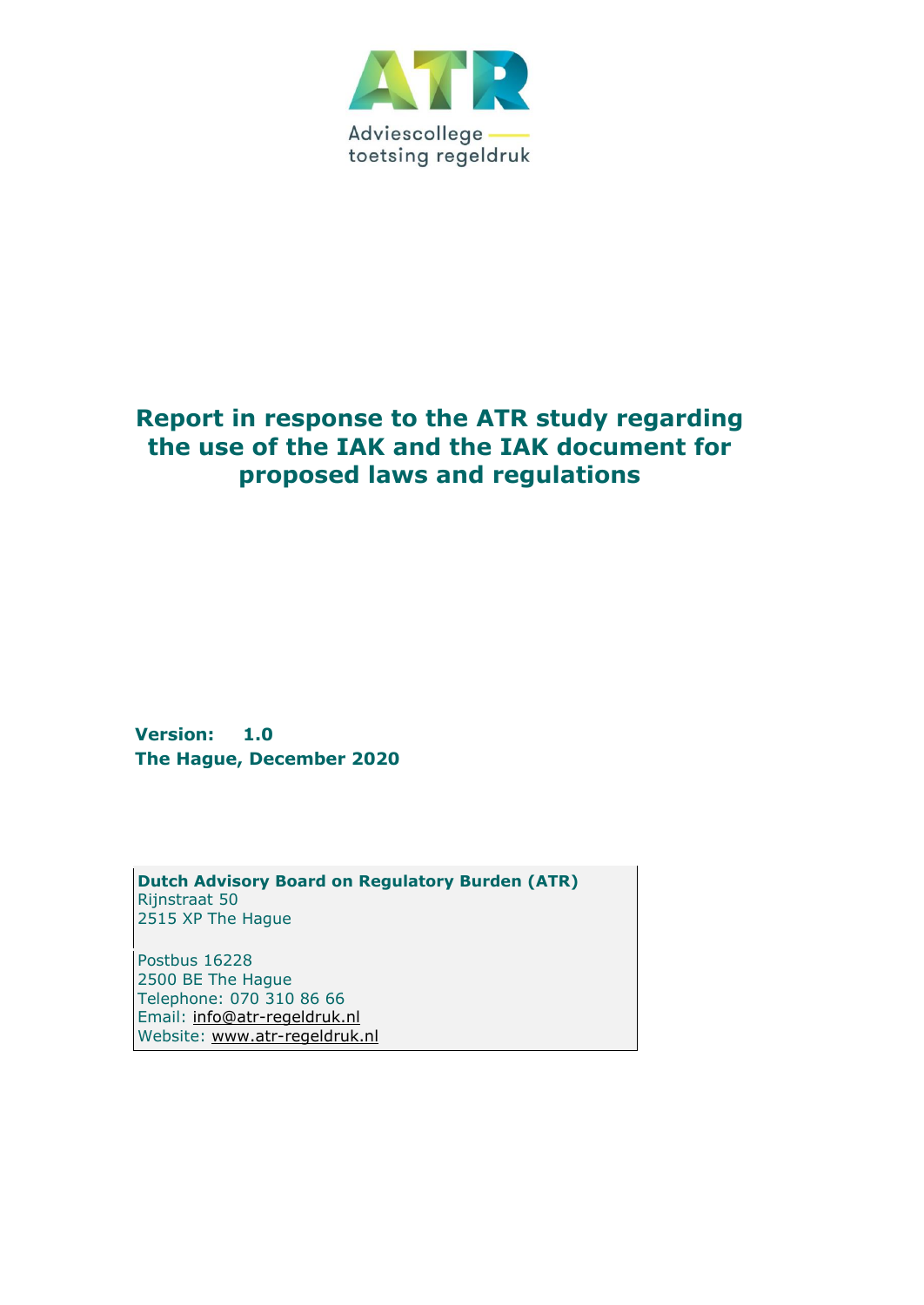# **Executive summary**

In 2011, the Dutch government decided to start applying the Integrated Impact Assessment Framework for Policy and Legislation (IAK) to all new policy and legislation proposals presented to parliament. The IAK was announced as a methodology which could be used to *"assess in full and account for the quality aspects of policy and regulations in order to improve policies and legislation".* According to the government, the IAK is "the Dutch equivalent of an impact assessment".<sup>1</sup> The IAK helps ministries to clearly define social problems, to consider whether government intervention is necessary and to determine the most effective instrument. It does this using seven questions.<sup>2</sup> When used properly, it can help with enforcing regulations, utilising the views of (among others) citizens and businesses at an early stage, and limiting perceived and actual burdens for citizens, companies, professionals and the government itself. A separate document containing responses to the seven IAK questions is a mandatory requirement for regulations being consulted.

The ATR established during its advisory activities in 2017-2020 that the IAK document does not always provide adequate responses to the IAK questions. Furthermore, the legislative proposals by no means always meet the quality requirements. This prompted the board to study the availability and quality of the IAK document more closely. The IAK documents featuring in 434 internet consultations in 2018 and 2019 were involved in the study.

**The key conclusions of the study are as follows:**

- **- The mandatory IAK document is missing from a quarter (25%) of the files examined.**
	- **- In the internet consultations where an IAK document was present (75%):**
		- **65% of the IAK documents provide no or fairly poor insight into any alternatives, and**
		- **77% of the IAK documents provide no or fairly poor insight into the consequences of the proposal.**
- **- The explanatory notes accompanying proposed legislation provide a clearer picture of the consequences, but in 60% of the files examined, that picture remains insufficiently clear.**

The ATR further examined the causes of these findings, discovering that ministries do indeed recognise the importance of the IAK and the responses to the IAK questions. They think the IAK's mandatory quality requirements should be applied from the moment development of policy begins. The following aspects are responsible for the fact that responses to the seven IAK questions (in the IAK document) usually do not comply with the requirements and instructions:

a. The IAK, with all the accompanying mandatory and other quality requirements, is excessively detailed, not readily accessible and does not provide clarity for all

<sup>1</sup> Letter to the House of Representatives dated 14 April 2011 concerning the 'Government's plan of action for dealing with administrative burdens'. *Parliamentary Papers II 2010/11, 29515, no. 330[.](https://zoek.officielebekendmakingen.nl/kst-29515-330.html)* [zoek.officielebekendmakingen.nl/kst-29515-330.html.](https://zoek.officielebekendmakingen.nl/kst-29515-330.html)

See also the Letter to the House of Representatives dated 3 April 2020 concerning 'Improvements in accounting and budgeting'. *Parliamentary Papers II, 2019/20, 31865, no. 168[.](https://zoek.officielebekendmakingen.nl/kst-31865-168.html)* [zoek.officielebekendmakingen.nl/kst-31865-168.html](https://zoek.officielebekendmakingen.nl/kst-31865-168.html)

<sup>2</sup> *The IAK questions are as follows:* 1. *What is the immediate cause?,* 2. *Who are the stakeholders?,* 3. *What is the problem?,* 4*. What is the objective?,* 5. *What justifies government intervention?,* 6. *What is the best instrument? and* 7. *What are the consequences?*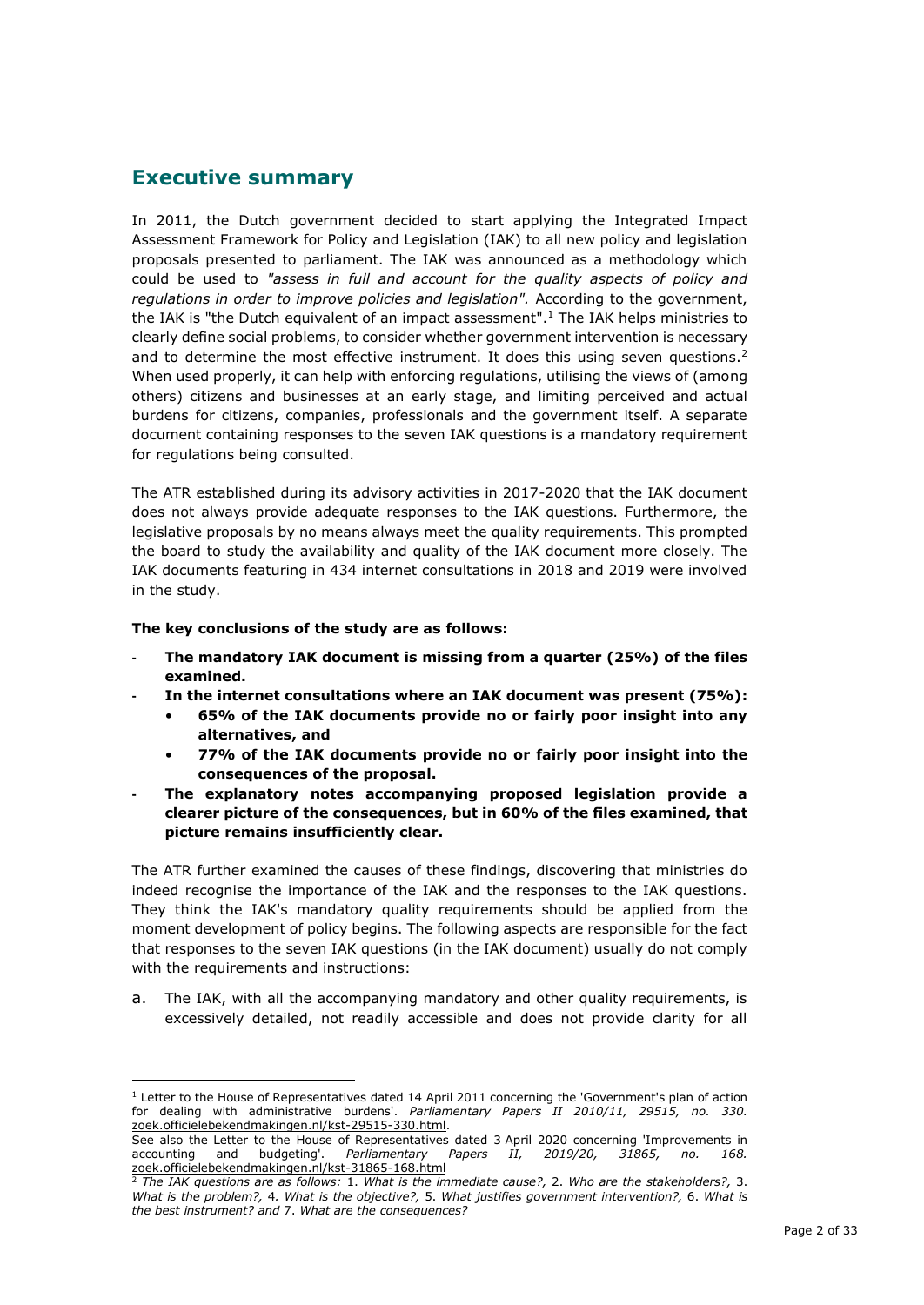aspects. As a result, ministries find compliance with all IAK requirements pertaining to proposed laws and regulations to be very burdensome and a challenging task.

- b. The seven IAK questions may be brief, but a great deal of knowledge and information is required if they are to be answered properly and in accordance with the instructions.
- c. The extent to which instructions are followed in part depends on the form of the preliminary phase of legislation within the Ministry, the 'culture' within a department (as regards legislation as a policy instrument) and the extent to which the IAK document is 'judged' externally.
- d. The IAK and the IAK form can serve various purposes and functions. Those purposes are not explicitly set out and are often unclear to the parties involved at the ministries. Civil servants regularly regard and experience the IAK document as an 'internal obligation', although it primarily has an external function during the internet consultation process, which is to inform external stakeholders about the proposal.
- e. Time pressure and other pressure experienced within ministries to prepare and publish regulations expeditiously.

Furthermore, there is no clear-cut and effective mechanism to ensure the quality of the responses to the IAK questions and compliance with IAK requirements. Consequently, quality control as regards to the content of the IAK document falls short.<sup>3</sup> The government's ambition with regard to the quality of legislation is under pressure as a result.

<sup>&</sup>lt;sup>3</sup> See also in this context *[OECD \(2020\) Regulatory impact assessment in the Netherlands.](http://www.oecd.org/regreform/regulatory-policy/regulatory-impact-assessment-in-the-netherlands.htm%23:~:text=This%20report%20evaluates%20the%20extent%20of%20good%20regulatory%20practice%20internationally.)*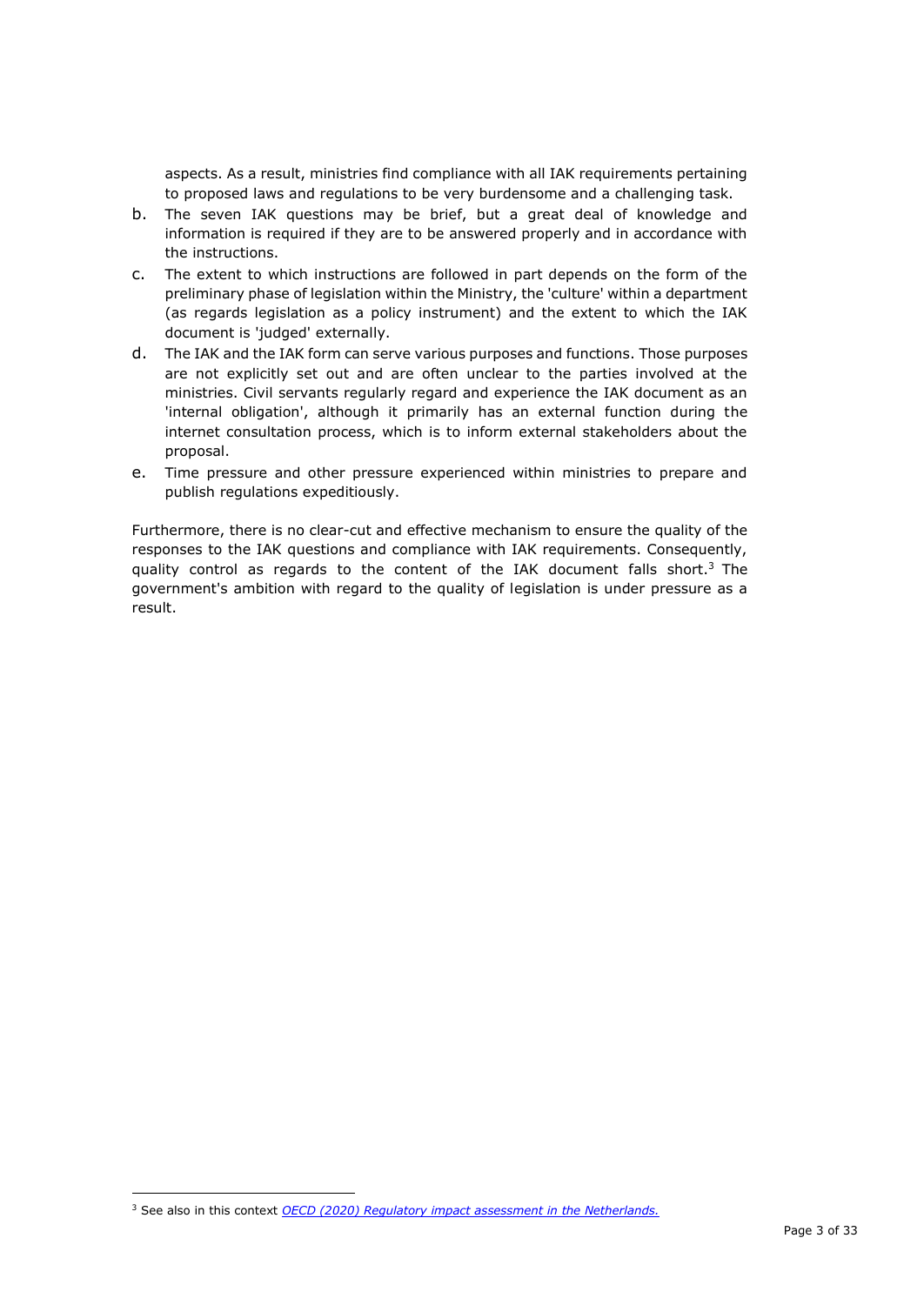# **Contents**

|                 | <b>Executive summary</b>                                                                                                                                                                                                                                                                                                                                                                                                                                                                                                                                                                                                                                   | $\overline{2}$ |
|-----------------|------------------------------------------------------------------------------------------------------------------------------------------------------------------------------------------------------------------------------------------------------------------------------------------------------------------------------------------------------------------------------------------------------------------------------------------------------------------------------------------------------------------------------------------------------------------------------------------------------------------------------------------------------------|----------------|
| <b>Contents</b> |                                                                                                                                                                                                                                                                                                                                                                                                                                                                                                                                                                                                                                                            | 4              |
|                 | 1. Introduction                                                                                                                                                                                                                                                                                                                                                                                                                                                                                                                                                                                                                                            | 5              |
|                 | 2. The IAK and IAK document for proposed laws and regulations                                                                                                                                                                                                                                                                                                                                                                                                                                                                                                                                                                                              | 7              |
|                 | 2.1 The Integrated Impact Assessment Framework for Policy and Legislation (IAK)<br>2.2 Mandatory publication of IAK documents for internet consultation concerning<br>regulations<br>2.3 Objective(s) of the IAK document during the internet consultation process                                                                                                                                                                                                                                                                                                                                                                                         |                |
|                 | 2.4 Instructions for responses to the seven IAK questions in the IAK document                                                                                                                                                                                                                                                                                                                                                                                                                                                                                                                                                                              |                |
|                 | 3. Central question and study approach                                                                                                                                                                                                                                                                                                                                                                                                                                                                                                                                                                                                                     | 10             |
|                 | 3.1 Central question<br>3.2 Scope of the study<br>3.3 Study approach<br>3.4 Basic principles                                                                                                                                                                                                                                                                                                                                                                                                                                                                                                                                                               |                |
|                 | 4. Using the IAK and the IAK document for proposed laws and regulations 13                                                                                                                                                                                                                                                                                                                                                                                                                                                                                                                                                                                 |                |
|                 | 4.1 Inclusion of the IAK document for proposed laws and regulations<br>4.2 Quality of IAK documents published for proposed laws and regulations<br>4.2.1 Does the IAK document provide insight into what the proposal will<br>address?<br>4.2.2 Does the IAK document provide sufficient insight to enable the<br>content of the proposal and its effects to be assessed?<br>4.2.3 Quality of IAK documents published for proposed laws and regulations<br>by Ministry<br>4.3 Quality of responses to specific IAK questions<br>4.3.1 Quality of responses to the seven IAK questions<br>4.3.2 IAK questions 1, 3, 4 and 5 (Reason, problem, objective and |                |
|                 | intervention)<br>4.3.3 IAK question 2. Who are the stakeholders?<br>4.3.4 IAK question 6. What is the best instrument?<br>4.3.5 IAK question 7. What are the consequences?<br>4.4 Responses to IAK questions in the explanatory notes for proposed laws and<br>regulations                                                                                                                                                                                                                                                                                                                                                                                 |                |
|                 | 5. Impact of the IAK on proposed laws and regulations                                                                                                                                                                                                                                                                                                                                                                                                                                                                                                                                                                                                      | 24             |
|                 | 5.1 Substantive importance of the IAK during the preparation of policy and legislation<br>5.2 Different functions, in different phases, differently communicated<br>5.3 Compliance with IAK requirements under pressure                                                                                                                                                                                                                                                                                                                                                                                                                                    |                |
|                 | <b>6. Conclusions</b>                                                                                                                                                                                                                                                                                                                                                                                                                                                                                                                                                                                                                                      | 31             |
|                 | <b>Overview of the Annexes Report</b>                                                                                                                                                                                                                                                                                                                                                                                                                                                                                                                                                                                                                      | 33             |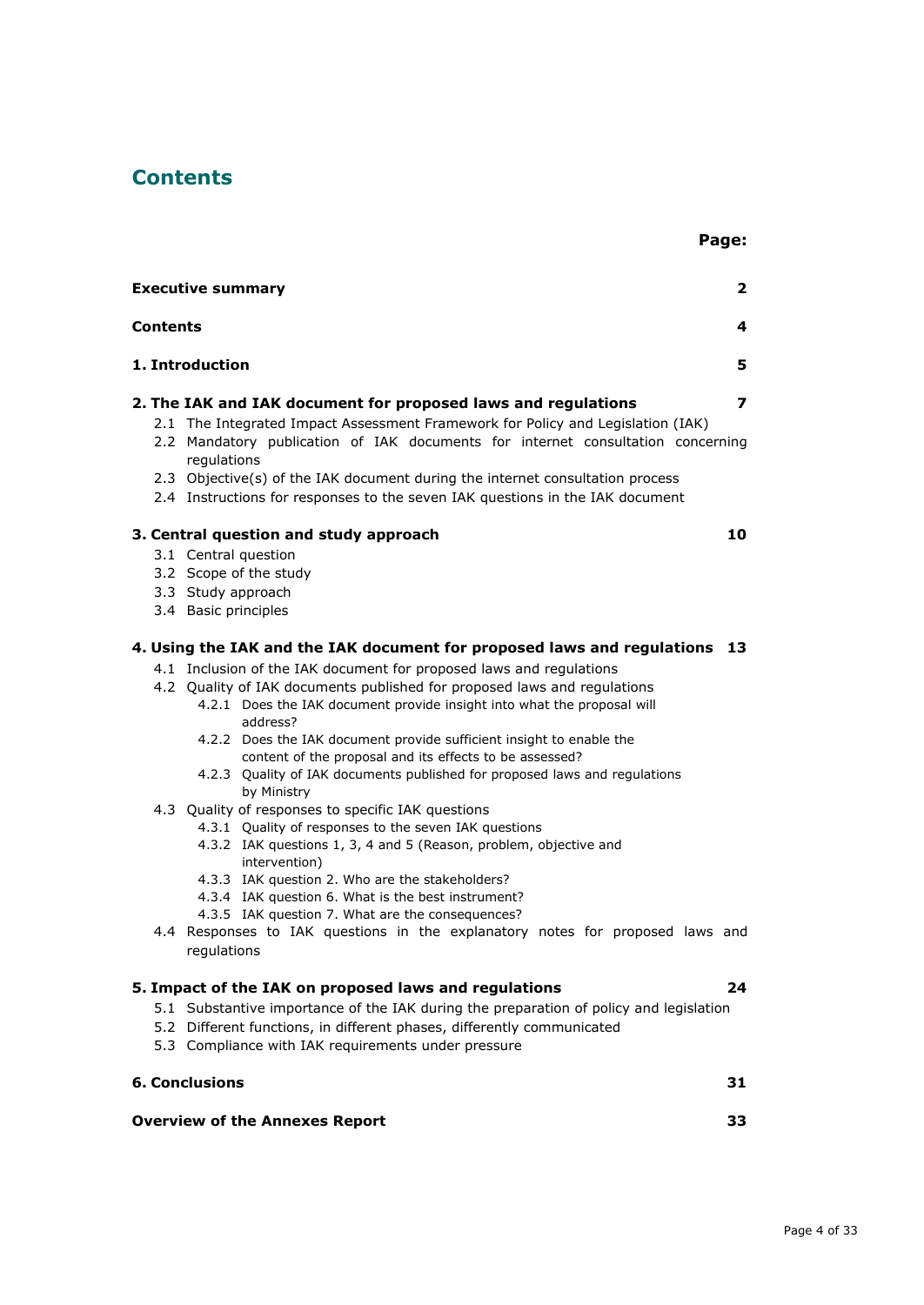## **1. Introduction**

In 2011, the Dutch government decided to start applying the Integrated Impact Assessment Framework for Policy and Legislation (IAK) to all new policy and legislation proposals presented to parliament. This decision was made after 22 pilot projects involving the IAK were successfully conducted in 2010. At the time, the IAK was announced as a methodology which could be used to *"assess in full and account for the quality aspects of policy and regulation in order to improve their quality".* The IAK has its origin in the Regulatory Impact Assessment used in several European countries. According to the government, the IAK is "the Dutch equivalent of an impact assessment".<sup>4</sup> One of its objectives is to contribute towards a "more efficient, effective and transparent administrative and political decision-making process". The government believes that this will ensure that only legislation that is really necessary and proportional, with as little regulatory burden as possible, is created.<sup>5</sup>

Most of the parties involved believe that the IAK provides particular added value when it is used at an early stage of the policy or legislative process. A mandatory separate document containing the responses to the seven IAK questions should be included during the internet consultation process concerning proposed legislation (originating from the government). According to the Centre of Expertise for Legislation and Legal Affairs (KCWJ), the primary purpose of the IAK document during the internet consultation process is to provide participants in that process with insight into what the proposal entails.

The Dutch Advisory Board on Regulatory Burden (ATR) assesses proposed laws and regulations during the internet consultation phase and other consultation phases. It primarily assesses the quality of the proposed provisions and the explanatory notes accompanying proposals. The most important document is the proposal itself and the explanatory notes to it. Where possible, the ATR also includes the IAK document in the assessment. The document generally provides a description of what the proposal entails and of its consequences.

There are three reasons which prompted the ATR to begin a study into the quality of the IAK document when used for proposed laws and regulations during the consultation phase:

- 1. The ATR's findings when it assessed proposed laws and regulations in the period between June 2017 and June 2020. The document containing responses to the seven IAK questions should also be included as a separate document during the internet consultation process. In the case of multiple files, the ATR noted that the IAK document was not included during the internet consultation process (or only very brief details had been provided).
- 2. In early 2020, the Organization for Economic Cooperation and Development (OECD) published a critical report on the quality of impact assessment in the Netherlands (which, according to the government, has its equivalent in the IAK).<sup>6</sup> That study

<sup>4</sup> Letter to the House of Representatives dated 14 April 2011 concerning the 'Government's plan of action for dealing with administrative burdens'. *Parliamentary Papers II 2010/11, 29515, no. 330.*  [\(zoek.officielebekendmakingen.nl/kst-29515-330.html\).](https://zoek.officielebekendmakingen.nl/kst-29515-330.html) The government also indicated in 2020 in the Letter to the House of Representatives dated 3 April 2020 concerning 'Improvements in accounting and budgeting' that the IAK is the Dutch equivalent of the Impact Assessment. Parliamentary *Papers II, 2019/20, 31865, no. 168* [\(zoek.officielebekendmakingen.nl/kst-31865-168.html\)](https://zoek.officielebekendmakingen.nl/kst-31865-168.html)

<sup>5</sup> Letter to the House of Representatives dated 14 April 2011 concerning the 'Government's plan of action for dealing with administrative burdens'.

<sup>&</sup>lt;sup>6</sup> OECD (2020) Requlatory Impact Assessment in the Netherlands.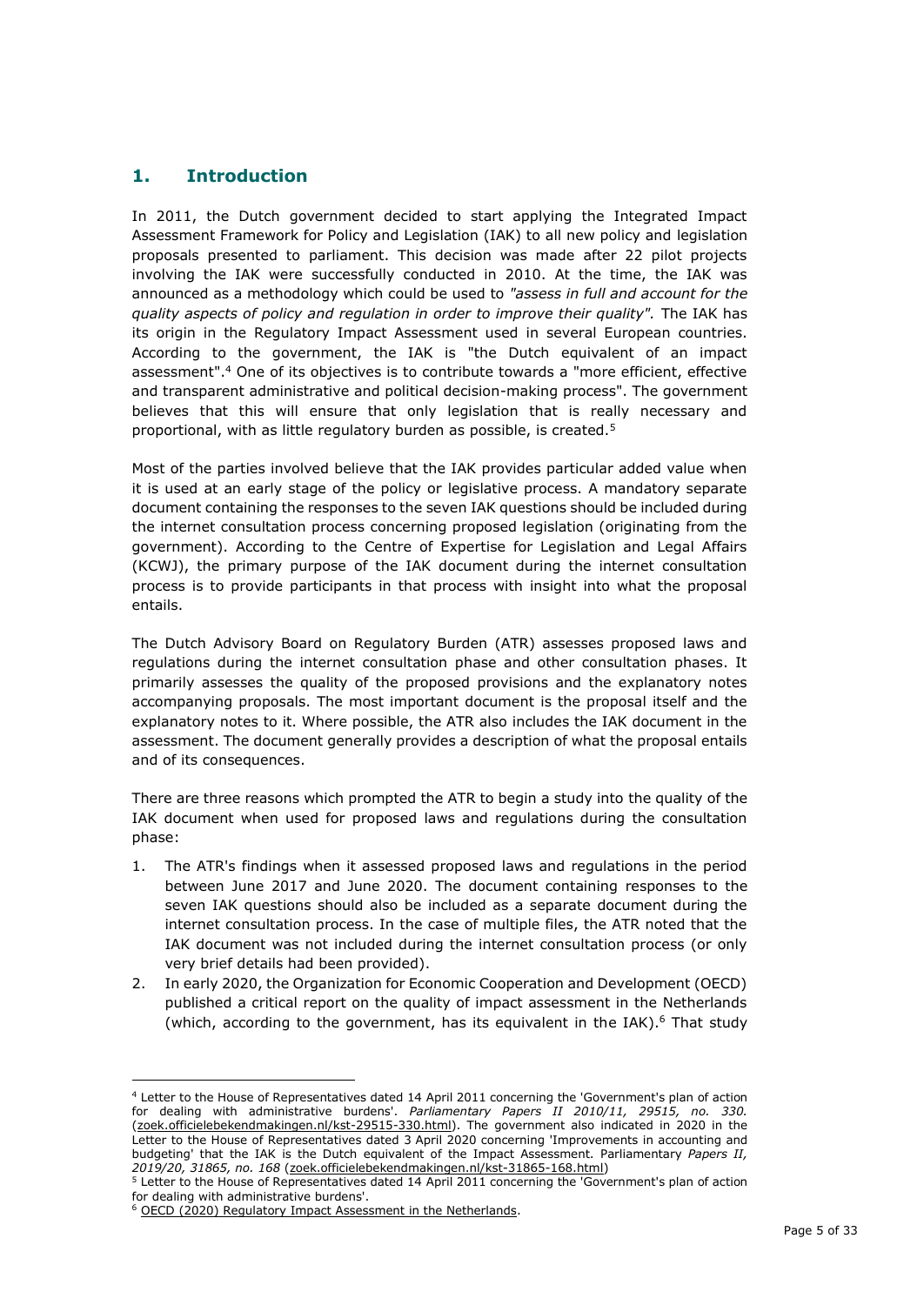was of a limited empirical (case level) nature. The present study is a contribution to it since the use of the IAK and the IAK document is examined at case level.

3. The IAK and the internet consultation process are becoming an ever more important component of the legislative quality system in the Netherlands. Those instruments have also been expanded and given more prominent positions in recent years. For instance, in 2017, the government decided, in principle, to use the internet consultation process for all legislative and regulatory proposals. This was in part due to the importance of transparency and early consultation of stakeholders. Specific quality requirements are also usually incorporated into the IAK and/or the internet consultation process, including, for example, the 'capability' (*doenbaarheid*) requirements for proposed regulations. The 'Capacity to Act' test (*Doenvermogentoets*) for citizens was developed for that purpose. The obligation to take account of the capacity to act of the target group or groups concerned when preparing policy and regulation has been included in the IAK as a new mandatory quality requirement: *Capacity to act* (Doenvermogen)*. 7*

 $7$  Letter to the House of Representatives dated 29 June 2018 which deals with the actions taken as a result of the government's response to the WRR report entitled *Weten is nog geen doen* (Knowing what to do is not enough). *Parliamentary Papers II 2017/18, 34775 VI, no. 113.* zoek.officielebekendmakingen.nl/kst-34775-VI-113.html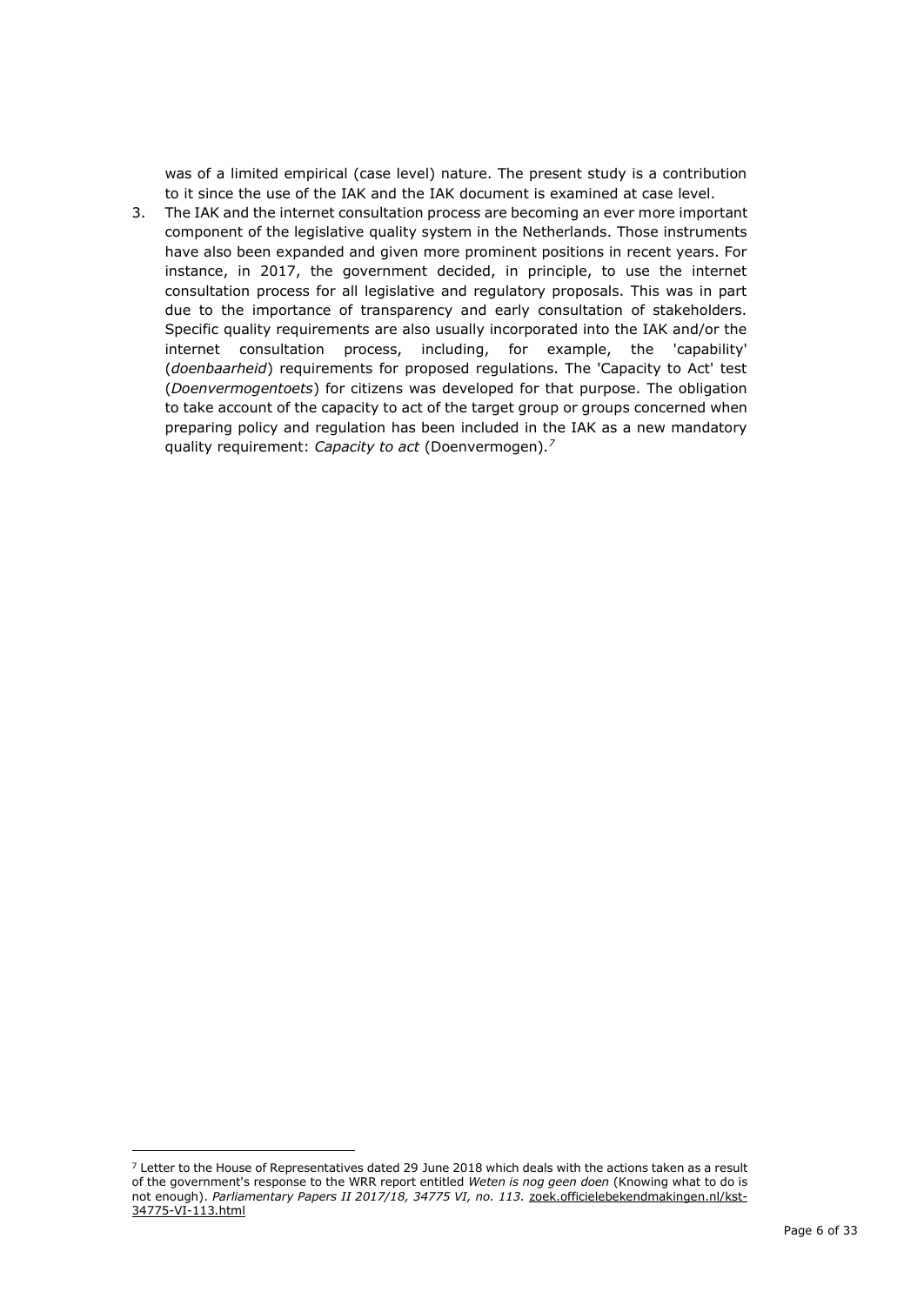# **2. The IAK and the IAK document for proposed laws and regulations**

### **2.1 The Integrated Impact Assessment Framework for Policy and Legislation (IAK)**

The IAK is used during the phase in which policy,laws and regulations are being prepared. According to the government, the IAK makes it "easier to make ex ante evaluations of all relevant information about the impacts of policy and legislation on the various parties and to explain the choices made clearly to all stakeholders afterwards". It should help to ensure:

- policy and legislation with limited regulatory burden for citizens, businesses and institutions;
- more transparency in the policy and legislative process; and
- better coordination between policy, legislation and implementation.<sup>8</sup>

As noted in the Introduction, the IAK is intended to function as the Dutch form of an impact assessment. All the mandatory quality aspects which may play a role in a proposal are included in the IAK in the form of seven central questions. In the generic introduction of the IAK in 2011, the government stated that *"the answers to the IAK questions should be indicated in a proposal in as identifiable and transparent a way as possible".* This being on account of *"the importance to the administrative and political decision-making process, but also as a means of ensuring that decisions made are accounted for transparently and in full".<sup>9</sup>* Each policy or legislative proposal presented to parliament must therefore contain adequate responses to the seven IAK questions:

- 1. [What is the immediate cause?](https://www.kcwj.nl/kennisbank/integraal-afwegingskader-beleid-en-regelgeving/1-wat-de-aanleiding)
- 2. [Who are the stakeholders?](https://www.kcwj.nl/kennisbank/integraal-afwegingskader-beleid-en-regelgeving/2-wie-zijn-betrokken)
- 3. [What is the problem?](https://www.kcwj.nl/kennisbank/integraal-afwegingskader-beleid-en-regelgeving/3-wat-het-probleem)
- 4. [What is the objective?](https://www.kcwj.nl/kennisbank/integraal-afwegingskader-beleid-en-regelgeving/4-wat-het-doel)
- 5. [What justifies government intervention?](https://www.kcwj.nl/kennisbank/integraal-afwegingskader-beleid-en-regelgeving/5-wat-rechtvaardigt-overheidsinterventie)
- 6. [What is the best instrument?](https://www.kcwj.nl/kennisbank/integraal-afwegingskader-beleid-en-regelgeving/6-wat-het-beste-instrument)
- 7. [What are the consequences?](https://www.kcwj.nl/kennisbank/integraal-afwegingskader-beleid-en-regelgeving/7-wat-zijn-de-gevolgen)

The IAK was introduced in 2010-2011 in order to examine and reduce the large number of inter-ministerial quality requirements, tests and tools (110). The IAK was initially intended, among other things, "to harmonise and, where necessary, simplify" the use of quality instruments. Over the past 10 years, the IAK has been developed further and embedded in the preparatory phase of new policy and new legislation. Many ministries have incorporated the IAK into the initial memorandum which is drawn up during the process of preparing legislation.

The IAK is accessible government-wide. The KCWJ plays an important role by providing information about, and practical tools which can be used for, the IAK.<sup>10</sup> At present, 21 mandatory quality requirements have been brought together in the IAK.<sup>11</sup> They include the 'Drafting instructions for legislation' (*Aanwijzingen voor de regelgeving*), the

<sup>&</sup>lt;sup>8</sup> Letter to the House of Representatives dated 11 December 2009 on 'Comprehensive legislative policy' (*Integraal wetgevingsbeleid*). *Parliamentary Papers II, 2009/10, 31731, no. [6](https://zoek.officielebekendmakingen.nl/kst-31731-6.html)* [zoek.officielebekendmakingen.nl/kst-31731-6.html](https://zoek.officielebekendmakingen.nl/kst-31731-6.html)

<sup>1</sup> Letter to the House of Representatives dated 14 April 2011 concerning the 'Government's plan of action for dealing with administrative burden' (*Kabinetsplan aanpak administratieve lasten*). *Parliamentary Papers II 2010/11, 29515, no. 330.* [zoek.officielebekendmakingen.nl/kst-29515-330.html](https://zoek.officielebekendmakingen.nl/kst-29515-330.html)

[www.kcwj.nl/kennisbank/integraal-afwegingskader-voor-beleid-en-regelgeving.](http://www.kcwj.nl/kennisbank/integraal-afwegingskader-voor-beleid-en-regelgeving) Th[e](http://www.naarhetika.nl/) website [www.naarhetika.nl](http://www.naarhetika.nl/) created earlier also now directs users to the KCWJ web page mentioned first.

<sup>11</sup> [www.kcwj.nl/kennisbank/integraal-afwegingskader-beleid-en-regelgeving/verplichte-kwaliteitseisen](http://www.kcwj.nl/kennisbank/integraal-afwegingskader-beleid-en-regelgeving/verplichte-kwaliteitseisen)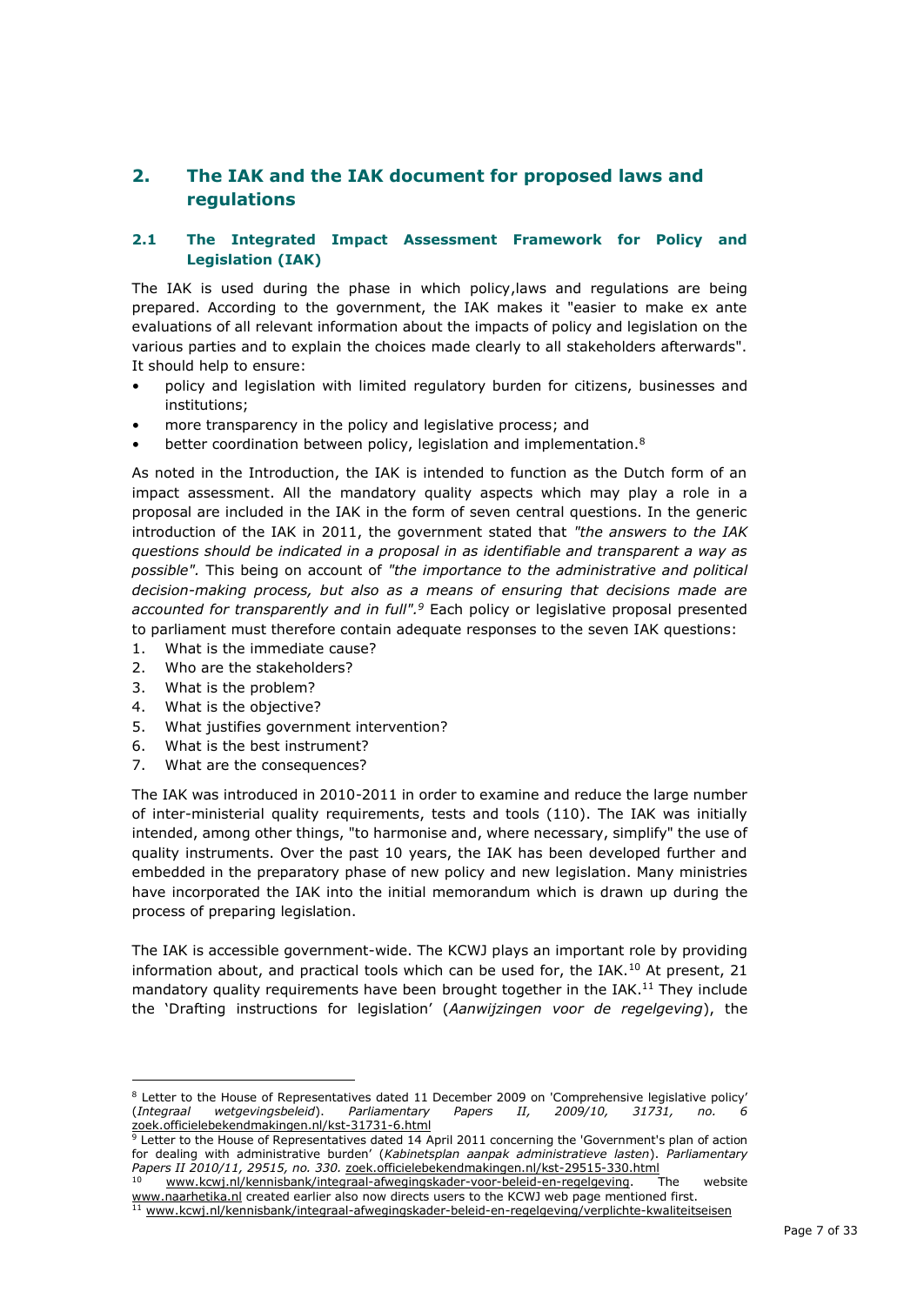'General Guidance for Social Cost-Benefit Analysis (MKBA)' (*Algemene Leidraad Maatschappelijke Kosten-baten Analyse (MKBA)*), 'Capacity to Act' (*Doenvermogen*) and 'Feasibility and Enforceability' (*Uitvoerbaarheid en handhaafbaarheid*).

### **2.2 Mandatory publication of IAK documents for internet consultation concerning regulations**

Since 1 January 2014, providing responses to the seven IAK questions has been a mandatory requirement in the internet consultation process. The format of this document is prescribed government-wide and is available through the KCWJ. The obligation to answer the seven IAK questions in a separate document and publish it separately for the internet consultation process is laid down and explained in various sources:

- 1. The Roadmap for Regulation (*Draaiboek voor de regelgeving*), in particular provision no. 16 Internet consultation. 12
- 2. The central government-wide Guide for Internet Consultation (*Rijksbrede handleiding Internetconsultatie*) (2015 and 2019 versions).<sup>13</sup>
- 3. The Letter to the House of Representatives dated 12 September 2013 concerning 'Modernisation of the government'.<sup>14</sup>

The ministries are responsible for answering the IAK questions and providing access to the document. Concise answers may be given to the questions in the IAK document and, where appropriate, references made to specific passages in the explanatory notes to the legislation.

#### **2.3 Objective(s) of the IAK document during the internet consultation process**

The primary objective of the IAK document during the internet consultation process appears to be to inform external parties (participants in the internet consultation) about the content of the proposal. However, various sources concerning the IAK and internet consultation indicate that the IAK document serves a variety of purposes. Although there is some overlap between the three objectives, the focus and significance differ:

*1. Provide participants in the internet consultation process or other consultation process with insight into what the proposal is about.*

The KCWJ cites this as the main objective of the IAK document in the internet consultation process.<sup>15</sup> This also brings the IAK document in line with the more general objective of internet consultation regarding proposed laws and regulations. Consultation enables "citizens, businesses and social organisations to examine legislative proposals and express their views on them. The objective is to improve the transparency of the legislative process and contribute to the quality of legislation."<sup>16</sup>

*2. Provide target groups with insight into the considerations taken into account during the preparation of legislation and the anticipated impacts.*

This objective of the IAK document during the internet consultation process concerning

<sup>12</sup> Web page 'No. 16. (Internet consultation) Roadmap for regulation' on the KCWJ website: [https://www.kcwj.nl/kennisbank/draaiboek-voor-de-regelgeving/hoofdstuk-2-formele-wetten-op](https://www.kcwj.nl/kennisbank/draaiboek-voor-de-regelgeving/hoofdstuk-2-formele-wetten-op-)[voorstel-van-de-regering-n-94](https://www.kcwj.nl/kennisbank/draaiboek-voor-de-regelgeving/hoofdstuk-2-formele-wetten-op-voorstel-van-de-regering-n-94)

 $13$  This is an internal central government document (for policymakers and available through the KCWJ).

<sup>&</sup>lt;sup>14</sup> Letter to the House of Representatives dated 12 September 2013 regarding 'Modernisation of the government'. Parliamentary Papers II 2012/13, 29362, no. 224 [\(zoek.officielebekendmakingen.nl/kst-](https://zoek.officielebekendmakingen.nl/kst-29362-224.html)[29362-224.html\).](https://zoek.officielebekendmakingen.nl/kst-29362-224.html)

<sup>&</sup>lt;sup>15</sup> Web page about the 'Integral Assessment Framework for Policy and Regulation' on the KCWJ's website: [www.kcwj.nl/kennisbank/integraal-afwegingskader-voor-beleid-en-regelgeving](http://www.kcwj.nl/kennisbank/integraal-afwegingskader-voor-beleid-en-regelgeving)

<sup>16</sup> [www.overheid.nl/help/internetconsultatie](http://www.overheid.nl/help/internetconsultatie)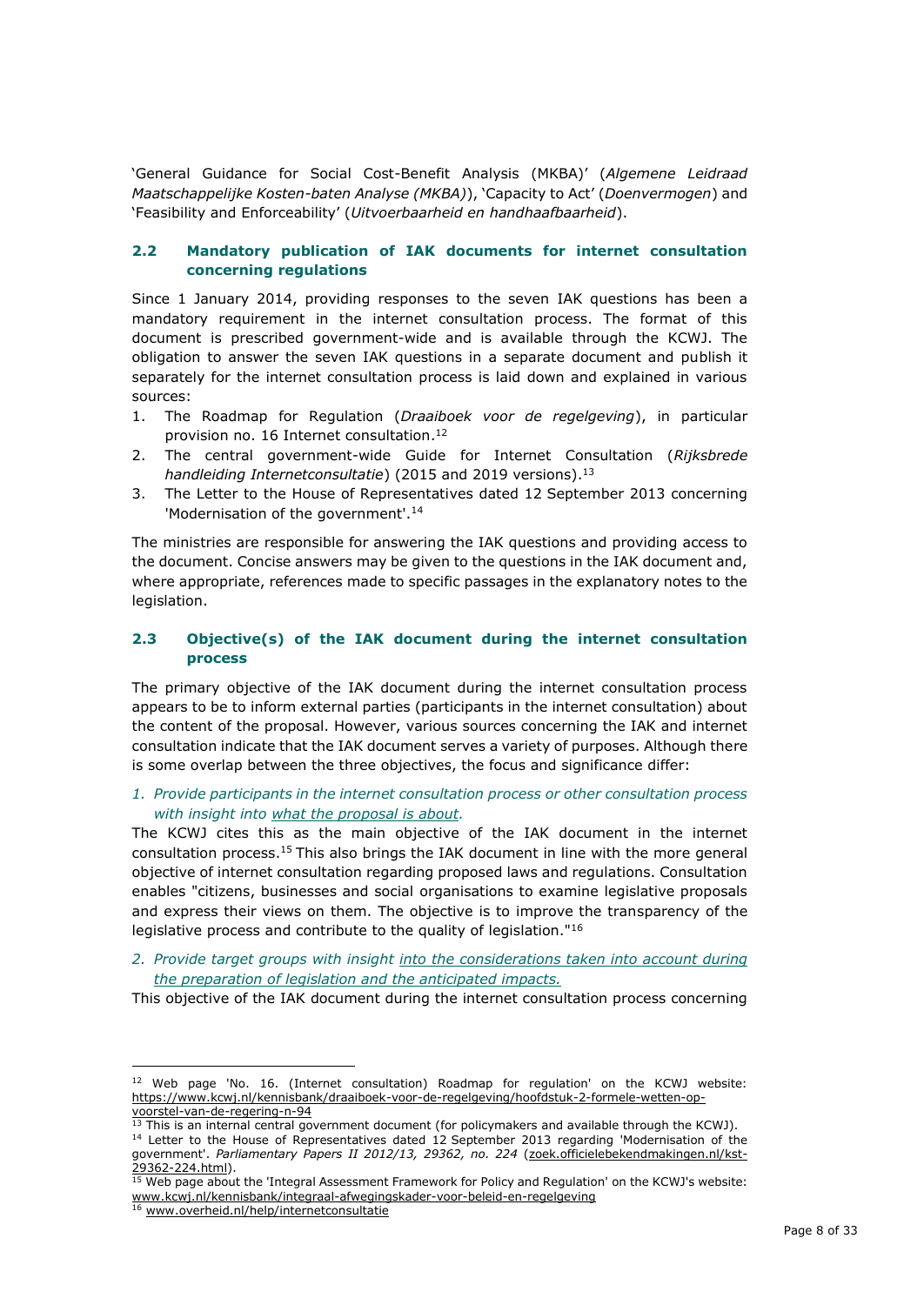proposed legislation follows from, among other publications, the Manual for Measuring Regulatory Burden (*Handboek Meting regeldrukkosten*) and the Guide for Regulatory Burden Accounting (*Handleiding Regeldruk-verantwoording*) and associated legislative quality instruments. The purpose of the manual and the guide is to familiarise policymakers with the instruments and the process for regulatory burden accounting and related legislative quality instruments which can be used when proposing laws and regulations.<sup>17</sup>

### *3. Make it possible for consultation participants to respond adequately to draft regulations.*

Among others, this third objective follows from the letter to the House of Representatives of September 2013 concerning the government modernisation. According to that letter, the internet consultation process and the IAK document are also in keeping in the broader context of an open and transparent government. This includes the consultation of the parties concerned with the laws and regulations at an early stage and the "active publication of information and clarification of why a specific decision was made".<sup>18</sup>

### **2.4 Instructions for responses to the 7 IAK questions in the IAK document**

Government-wide instructions on how the IAK questions in the mandatory IAK document should be answered were drawn up and have been applicable since 1 January 2017. In this format, each IAK question is accompanied by instructions comprising sub-questions and specific instructions for the IAK question concerned. These instructions, provided for the internet consultation process, are the same as the instructions for the IAK questions in the presentation form which must be drawn up when a proposal is presented to the preparatory bodies and ministerial sub-councils, among others.<sup>19</sup> The ATR took the government-wide instructions for the IAK document as starting point for its study. Section 3.3 (and Annex 6) details the study approach, including the way in which the instructions were included for the assessment of the quality of IAK documents.

<sup>17</sup> Web page '7.2 Consequences for businesses' on the KCWJ website: [www.kcwj.nl/kennisbank/integraal-afwegingskader-beleid-en-regelgeving/7-wat-zijn-de-gevolgen/72](http://www.kcwj.nl/kennisbank/integraal-afwegingskader-beleid-en-regelgeving/7-wat-zijn-de-gevolgen/72-gevolgen-voor) [gevolgen-voor](http://www.kcwj.nl/kennisbank/integraal-afwegingskader-beleid-en-regelgeving/7-wat-zijn-de-gevolgen/72-gevolgen-voorhttp:/www.kcwj.nl/kennisbank/integraal-afwegingskader-beleid-en-regelgeving/7-wat-zijn-de-gevolgen/72-gevolgen-voor)

Letter to the House of Representatives dated 12 September 2013 regarding 'Government modernisation' (*Modernisering van de overheid*). *Parliamentary Papers II 2012/13, 29362, no. 224*  [\(zoek.officielebekendmakingen.nl/kst-29362-224.html\).](https://zoek.officielebekendmakingen.nl/kst-29362-224.html)

<sup>&</sup>lt;sup>19</sup> Annex 1 of the Annexes Report contains the format of the IAK document and the instructions for the seven IAK questions.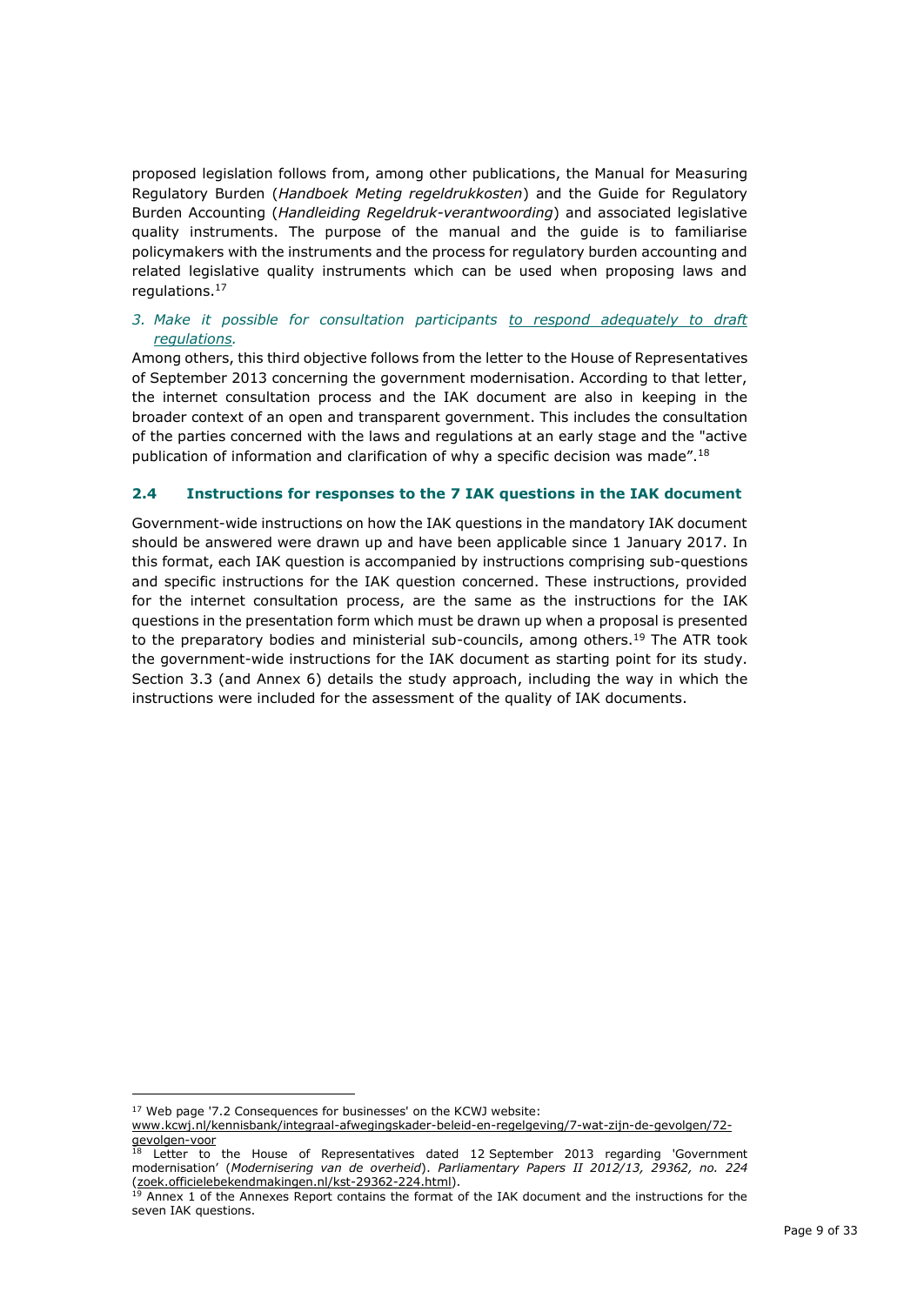# **3. Central question and study approach**

### **3.1 Central question**

With the study into the IAK and the IAK document, the ATR seeks to contribute to the development and improvement of the quality of proposed laws and regulations and the instruments used in the creation process by means of:

- a. an analysis of compliance with quality requirements and procedural agreements in respect of the IAK and the IAK document in the context of internet consultation in 2018 and 2019, and, based on that analysis:
- b. recommendations on how to improve the quality of the IAK and the IAK document and their use.

In early 2021, the government will share an action plan aimed at improving the IAK with the House of Representatives. The aim of the action plan is "to simplify the IAK, make it more user-friendly and encourage its use".<sup>20</sup> This action plan also follows the OECD report of early 2020 and the finding that the size of the IAK and its limited connection to decision-making in practice is not conducive to its being used properly.

With this study, the ATR seeks to make a concrete contribution to elements of the action plan. For that reason, the ATR also kept the ministries (in particular the Ministry of Justice and Security and the Ministry of Economic Affairs and Climate Policy) updated concerning the progress of the study and its provisional findings.

In line with this study objective, the study's central questions are as follows:

- **A. Is the IAK document used during the internet consultation process for proposed laws and regulations?;**
- **B. Do the responses to the IAK questions meet the substantive quality requirements and procedural agreements set?;**
- **C. What lessons can be learned to improve the quality of the IAK and the IAK document and the internet consultation process?**

### **3.2 Scope of the study**

In total, the ATR analysed and assessed 434 IAK documents for proposed laws and regulations. The 434 files concern proposals which had been consulted via the websit[e](http://www.internetconsultatie.nl/) [www.internetconsultatie.nl,](http://www.internetconsultatie.nl/) where the consultation start dates were in the period between 1 January 2018 and 31 December 2019. The proposals were made by the government. Legislation initiated by parliament (by members of the House of Representatives) was disregarded. Furthermore, the proposals studied were those pertaining to *laws and regulations.* Policy documents or policy initiatives were not included in the scope of the study.

The study was therefore aimed at proposed laws and regulations because the quality requirements provided for by, among other instruments, the IAK were applicable.

<sup>&</sup>lt;sup>20</sup> Letter to the House of Representatives dated 3 April 2020 concerning 'Improvements in accounting and budgeting' (*Verbetering verantwoording en begroting*). *Parliamentary Papers II, 2019/20, 31865, no. 168.* [\(www.tweedekamer.nl/kamerstukken/brieven regering/detail?id = 2020Z06163&did = 2020D12931\)](http://www.tweedekamer.nl/kamerstukken/brieven_regering/detail?id=2020Z06163&did=2020D12931)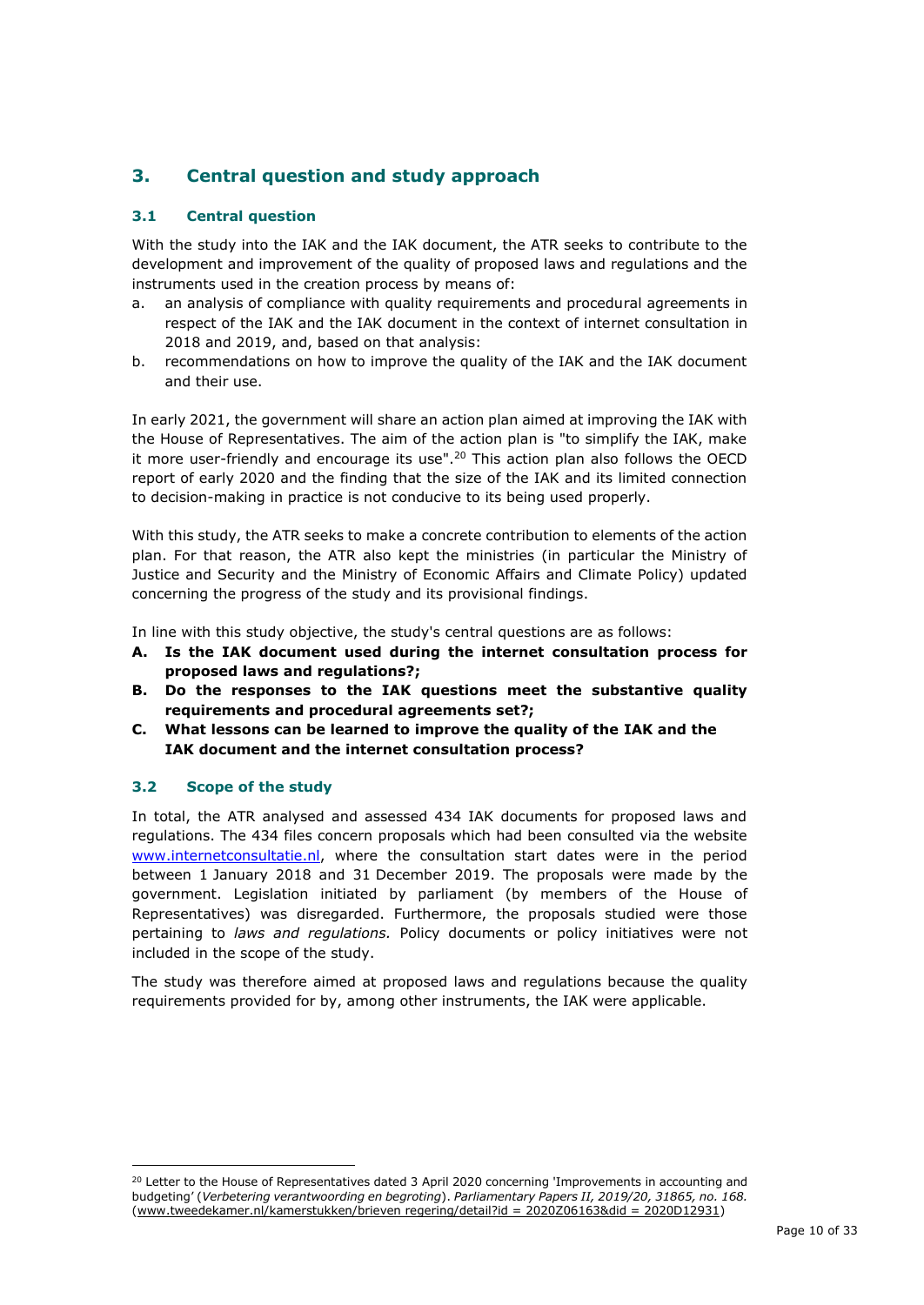The 434 files covered by the scope of the study were divided as follows among the Ministries:

| Ministry                                                 | <b>files</b> | Ministry                                                  | <b>files</b> |
|----------------------------------------------------------|--------------|-----------------------------------------------------------|--------------|
| Ministry of General Affairs (AZ)                         | 4            | Ministry of Infrastructure and Water<br>Management (IenW) | 60           |
| Ministry of the Interior and Kingdom<br>Relations (BZK)  | 54           | Ministry of Justice and Security (JenV)                   | 69           |
| Ministry of Foreign Affairs (BZ)                         |              | Ministry of Agriculture, Nature and<br>Food Quality (LNV) | 20           |
| Ministry of Defence (DEF)                                | 0            | Ministry of Education, Culture and<br>Science (OCW)       | 37           |
| Ministry of Economic Affairs and Climate<br>Policy (EZK) | 55           | Ministry of Social Affairs and<br>Employment (SZW)        | 48           |
| Ministry of Finance (FIN)                                | 54           | Ministry of Health, Welfare and Sport<br>(VWS)            | 32           |

#### **3.3 Study approach<sup>21</sup>**

The ATR conducted the study between July 2020 and November 2020. The study comprised two phases.

#### *Phase 1: Document study: Assessment of IAK documents (July-October)*

A document study was carried out in phase 1. The main part of the document study involved the assessment of 434 proposals which had been consulted via the internet consultation process, and in particular the 325 IAK documents included with them. No IAK documents had been included for the other 109 consultations. The responses to the seven IAK questions in the 325 IAK documents were assessed using a standards framework which is consistent with the contents of the (government-wide) instructions on answering the seven IAK questions. To begin with, the IAK documents were assessed by two advisers (separately). The advisers then discussed those assessments. This led to minor adjustments to the assessments for a small number of files.

Following phase 1, the ATR commissioned a separate, in-depth (external) study. Its purpose was to establish how the quality of the IAK document (in the responses to IAK question 7) compares with the quality of the explanatory notes to proposed legislation.<sup>22</sup>

#### *Phase 2: Interviews and in-depth study (October-November)*

Interviews with ministries, in particular with directors for legislation and legal matters, were conducted in phase 2. Policymakers and policy advisers from various ministries (from policy departments, in particular) were also interviewed. The working group of IAK coordinators/stakeholders and the inter-ministerial working group of internet consultation coordinators were consulted as well.

<sup>&</sup>lt;sup>21</sup> A more detailed description of the study approach and the justification for the study is included as Annex 6 in the Annexes Report accompanying this study.

<sup>&</sup>lt;sup>22</sup> This in-depth study was conducted independently and externally by the Panteia research agency. Some of the results of the study are described in section 4.4 of this report. A full description of the results is included in the memorandum *entitled* 'Comparison of the consequences described for businesses, citizens, the government and the environment in the explanatory notes to the proposed legislation with the responses to IAK question 7 regarding those consequences' (*Vergelijking beschreven gevolgen voor bedrijven, burgers, overheid en milieu in de toelichting voorgenomen regelgeving met het antwoord op IAK-vraag 7 over die gevolgen*). That memorandum is included in the annex to this report.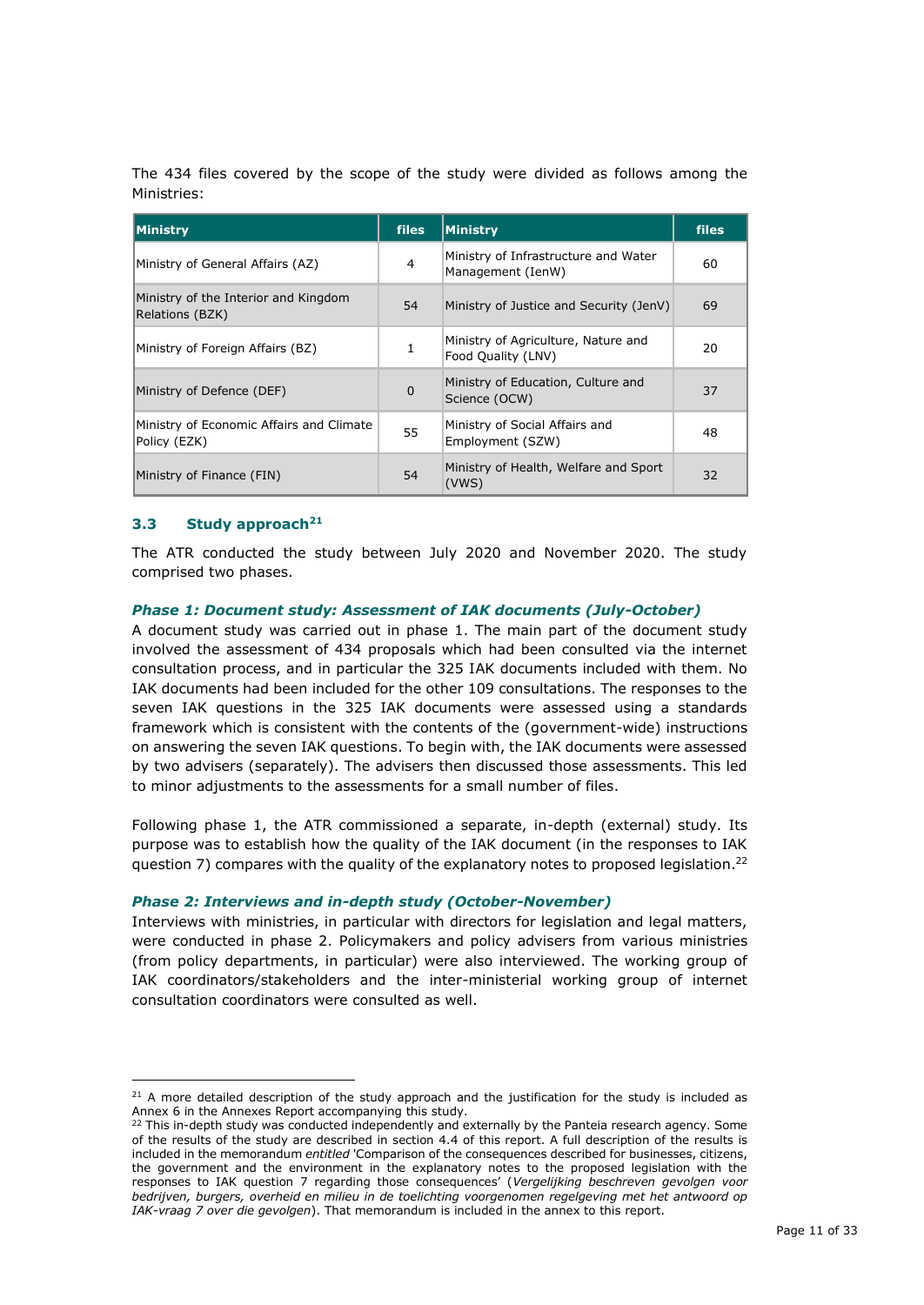The study was conducted by advisers from the ATR secretariat, assisted by an external adviser. The ATR used a sounding board group of experts during the study. $^{23}$ 

### **3.4 Basic principles**

The following basic principles were applied to the assessment of the IAK documents published for proposed laws and regulations during the study:

- 1. The quality of the responses to the seven IAK questions in the IAK document were assessed based on *the requirements set and instructions given by the central government* for the IAK document.<sup>24</sup> Annex 1 to this report contains the instructions accompanying the IAK document which the ATR used to assess the quality of the IAK responses in the IAK document.<sup>25</sup>
- 2. The assessment of the IAK documents involved establishing whether the answers to the seven IAK questions *"provide insight into"* the IAK question concerned. This perspective was chosen to ensure alignment with the objective that the IAK document should provide participants in the internet consultation process with insight into what the proposal is about. With this basic principle, the ATR aimed to assess the substance of the responses, and not just 'formally' establish whether the instructions had been followed in full.
- 3. During the assessment of responses to specific IAK questions information provided for earlier IAK questions in the IAK document was included in the evaluation of the quality of an IAK response. If, for example, information provided for IAK question 1 was also relevant to the response to IAK question 3, the information provided for IAK question 1 was taken into account in the assessment of the quality of the response to IAK question 3. Particularly in respect of IAK questions 3, 4 and 5, the ATR noted in the preparatory phase that information relevant to those three questions is regularly provided for earlier IAK questions, including IAK question 1.

<sup>&</sup>lt;sup>23</sup> Annexes 2 and 3 contain a list of the organisations consulted, as well as details of the members of the sounding board group.

<sup>&</sup>lt;sup>24</sup> Annex 1 to this report contains the format to be used to answer the seven IAK questions for the purposes of the internet consultation process; this government-wide format also includes the instructions for each IAK question.

 $25$  Annex 6, which sets out the study approach, covers the standards framework used for the assessment in greater detail.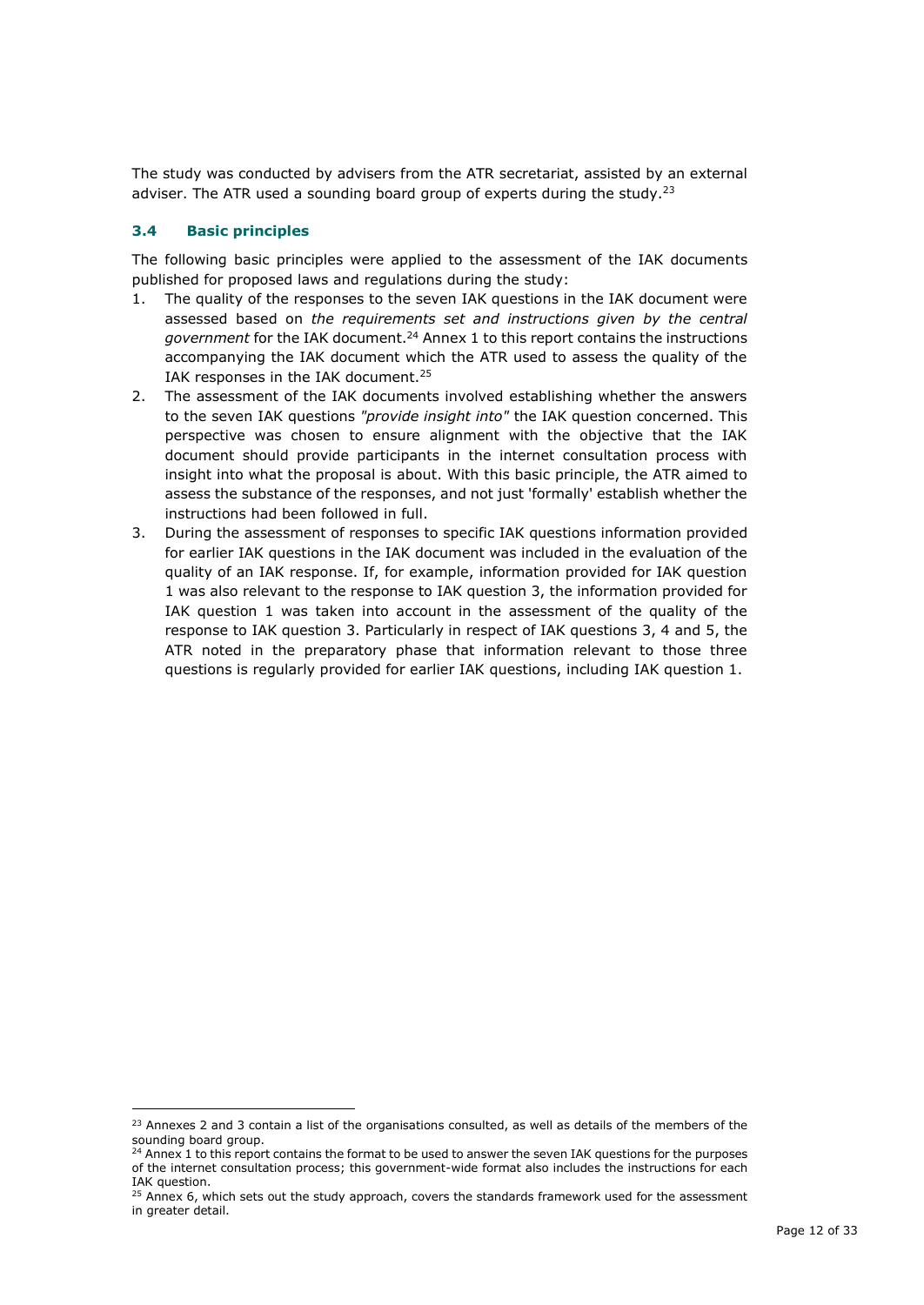# **4. Using the IAK and the IAK document for proposed laws and regulations**

### **4.1 Inclusion of the IAK document for proposed laws and regulations**

Ministries are obliged to include a separate document for the internet consultation process concerning proposed legislation which contains responses to the seven IAK questions. In total, 434 proposals presented by ministries were consulted by means of an internet consultation process in the period between 1 January 2018 and 31 December 2019. A separate IAK document had been included for 75% of those proposals. No such document was included for the internet consultation process for 25% of the proposals. The following figure sets out the distribution of proposals presented with and without an IAK document, broken down by ministry.



In total, 109 of the 434 files did not include a separate IAK document. It is also noted that 44 of the 109 files come from the Ministry of Finance. The ATR carried out a concise analysis of those 109 files to find out why they did not contain an IAK document. Four aspects were examined in the analysis.

#### *a. Reason for the file.*

Of the 109 files without an IAK document only six result directly from the Coalition Agreement.<sup>26</sup> For that reason, no link has been established between the absence of an IAK document and the Coalition Agreement. However, it is notable that of the 109 files without an IAK document, 26 are files concerning EU implementing regulations. This amounts to around 24% of the total number of files without an IAK document. Looking at the total number of files concerning EU implementing regulations (approximately 45) in the total number of files involved in the internet consultation process (434), it becomes apparent that a relatively large number of those files lack an IAK document. Implementing regulations, therefore, are more often (than regulations without a

<sup>&</sup>lt;sup>26</sup> No files involving a political agreement other than the Coalition Agreement were found in this group.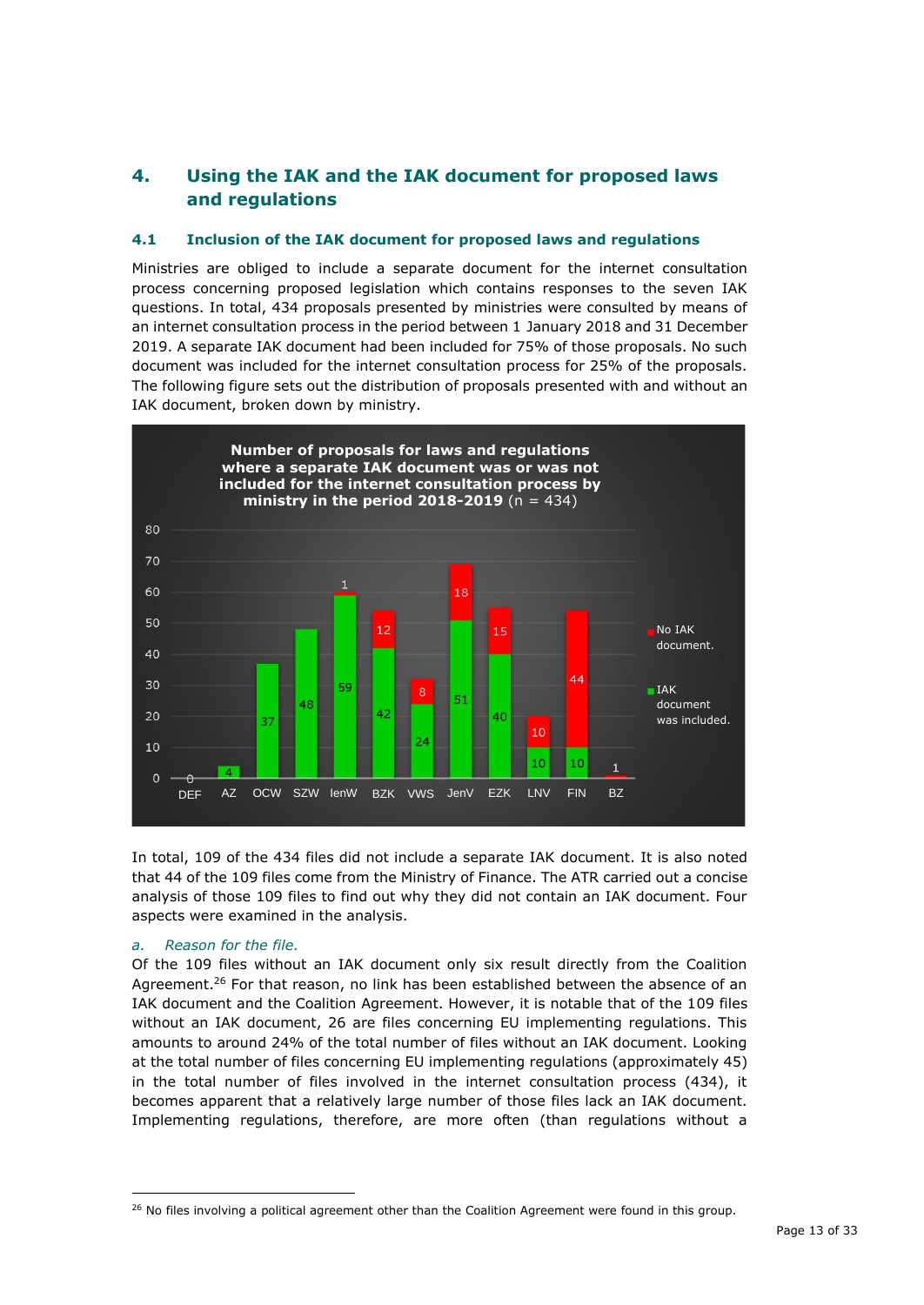'European [Union] origin') published without an IAK document for the internet consultation process.

#### *b. Contents of the file.*

The question of whether the files published for internet consultation without an IAK document have a financial content was examined. This was prompted by the finding that most files without IAK documents come from the Ministry of Finance (44 of the 109). The analysis shows that 20 of the 109 files (18%) have a financial content, with 18 coming from the Ministry of Finance. The other two are from the Ministry of the Interior and Kingdom Relations. In addition, 10 Ministry of Finance files have 'financial supervision' as their subject-matter. In short, of the 44 files without IAK documents and originating from the Ministry of Finance, 28 have a specific financial content or have to do with financial supervision.

Two further aspects were put forward to explain the failure to provide IAK documents for the internet consultations concerning proposed laws and regulations during the interviews with ministries:

### *c. Pressure of time and priority*

Laws and regulations are regularly created under great pressure of time, for example, because the minister or state secretary responsible wants to meet a particular date of entry into force. This can sometimes mean that very little time is available for the preparatory phase of legislation. Some ministries stated that as a result there is regularly insufficient time/scope (and priority given) to prepare a proper IAK document for the internet consultation process.

#### *d. Ignorance of the obligation*

Some ministries state that failure to provide an IAK document can also be the result of ignorance of the obligation to publish a separate document containing responses to the seven IAK questions. According to those concerned, new staff can sometimes be unaware of the obligation because they are not yet familiar with all the procedural and other requirements in respect of proposed legislation.

In conclusion:

- The mandatory separate IAK document is most likely to be missing from the internet consultation process concerning proposed laws and regulations where the proposals concern implementing regulations.
- There is no unequivocal explanation for failures to provide a separate IAK document for the internet consultation process. The ministries themselves cite pressure of time and ignorance of the obligation to publish a separate document as the main reasons.

#### **4.2 Quality of IAK documents published for proposed laws and regulations**

### **4.2.1 Does the IAK document provide insight into what the proposal addresses?**

One of the objectives of an IAK document published for proposed legislation is to provide participants in the internet consultation process with insight into what the proposal is about. The seven IAK questions do not include one which reads *"What does the proposal provide for?"* However, if the seven questions are answered properly in terms of content, participants will gain clear insight into what the proposal entails.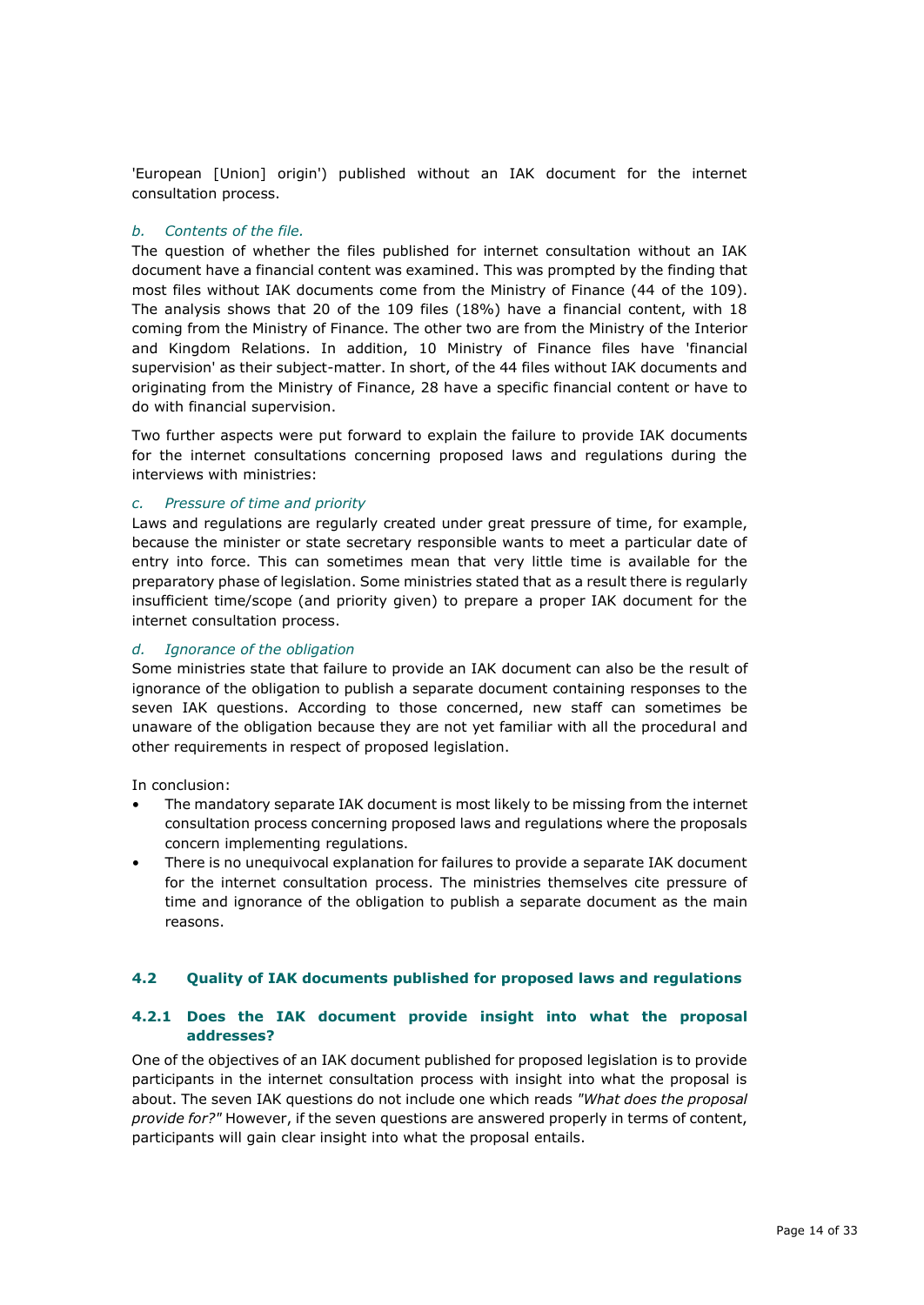The ATR assessed the 325 IAK documents from 2018-2019 to establish whether the IAK document provides participants in the internet consultation process with insight into what the proposal concerned provides for.

The graph on the right shows the outcome of the assessment of the IAK documents as regards this question.

About a quarter of the IAK documents (26%) provides no or only fairly poor insight into what the proposal is about.

There are three reasons why IAK documents provide no or fairly poor insight into what a proposal provides for:



#### *1. The IAK questions are not answered or are not answered substantively.*

In a number of IAK documents one or more IAK questions are not answered in full, are merged or are 'answered' only with a reference to an external source (for example, the explanatory memorandum or an external report). As a result, it is difficult to work out from the text of the IAK document what the proposal addresses.<sup>27</sup>

#### *2. IAK questions are answered with information to which external readers do not have access.*

In such cases, the extent of parties' involvement, the nature of problem addressed, the policy objective pursued, the specific public interest served, the reason for government intervention or the best instrument for the problem are not clearly defined or the particular question is left unanswered. As a result, the reader gains no or only limited insight into what the proposal is about.

### *3. Answers to IAK questions are phrased in technical or legal, or overly technical and legal, terms.*

The ATR notes that technical language is used in answers to the IAK questions and/or that they are accompanied by explanatory notes phrased in legal terms in several IAK documents. This means consultation participants are not always clear as to what the proposal addresses. In such cases, although the IAK responses may, for example, make clear (in legal terms) which current regulation is being amended, they do not clarify the new situation in practical terms or what the proposal itself is addressing.

In addition to the above, the ATR also notes that the question *"What does the proposal address?"* is not included. As a rule, an IAK document will clarify what a proposal entails provided solid substantive answers have been given to the seven IAK questions. However, this is not always the case. For example, if one or more of the IAK questions, 4, 6 or 7 ( *What is the objective?, What is the best instrument?* and *What are the consequences*?, respectively) have not been answered properly, it will not always be clear what the proposal addresses. This shortcoming could be remedied if the IAK

<sup>&</sup>lt;sup>27</sup> The ATR notes that some of the IAK documents published for proposed laws and requlations consist solely of repeated (general) references to explanatory memoranda or explanatory notes. Consequently, those IAK documents do not contain substantive answers to the seven IAK questions.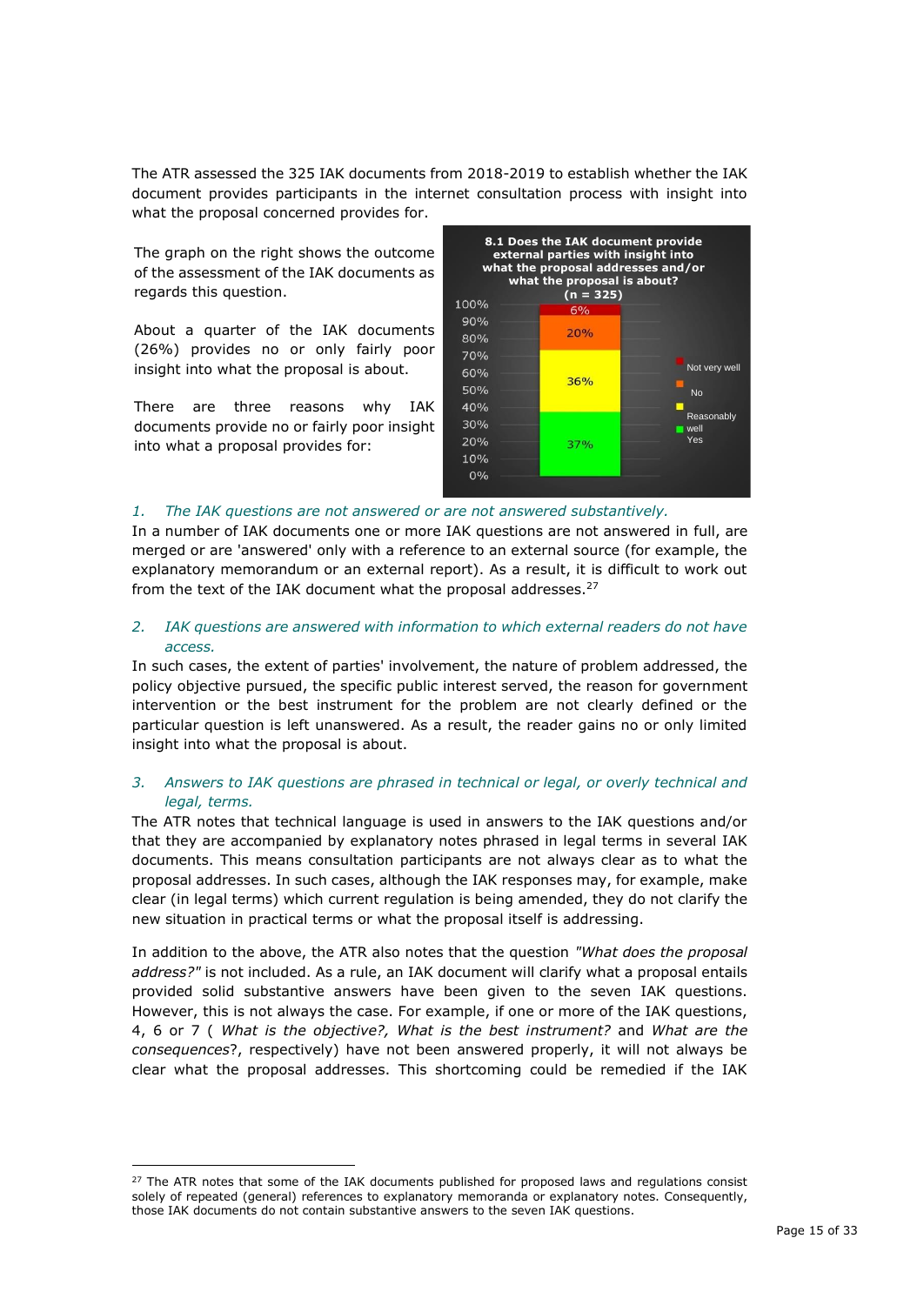document began with the words *"What the proposal addresses".*

#### **4.2.2 Does the IAK document provide sufficient insight to enable the content of the proposal and its effects to be assessed?**

The responses to the seven IAK questions regarding the proposed legislation are intended to clarify the content of the proposal and its effects. They provide consultation participants with insight into the content of the proposal and the likely effects. For that reason, the ATR also assessed the 325 IAK documents with regard to those aspects.

The diagram on the right shows the findings.

Approximately 70 per cent of the IAK documents provide no or fairly poor insight into the content of the proposal and its effects.

IAK question 7 *(What are the consequences?)* is key to this issue. The ATR notes that in the majority of IAK documents the responses to this IAK question are unsatisfactory (see also section 4.3.5).

It follows from the analysis that the following three reasons are regularly the cause of difficulty in assessing or assessing properly the content of a proposal and its effects based on an IAK document.



*1. Substantive answers are not provided for IAK questions (in particular, IAK question 7)*

These IAK documents include:

- a. a reference to an external source, or
- b. a statement referring to the fact that the consequences have been identified separately from the consultation.

In both situations, the consultation participant reading the IAK document is unable to assess properly the content and effects of the proposal based on the responses to the IAK questions alone.

#### *2. The consequences are described in general and qualitative terms, and lack a quantitative explanation.*

Many IAK documents contain a general (qualitative) description of the consequences, but no quantitative explanation is provided. It is therefore impossible, based on the IAK document, to ascertain a proposal's impact. The consequences involved are by no means regulatory burden-related consequences alone. The absence of a quantitative explanation also has to do with the fact that an IAK document will often fail to make clear the size of the target group of citizens or businesses which will be affected by the proposal, or roughly what the financial consequences will be for society and/or the government.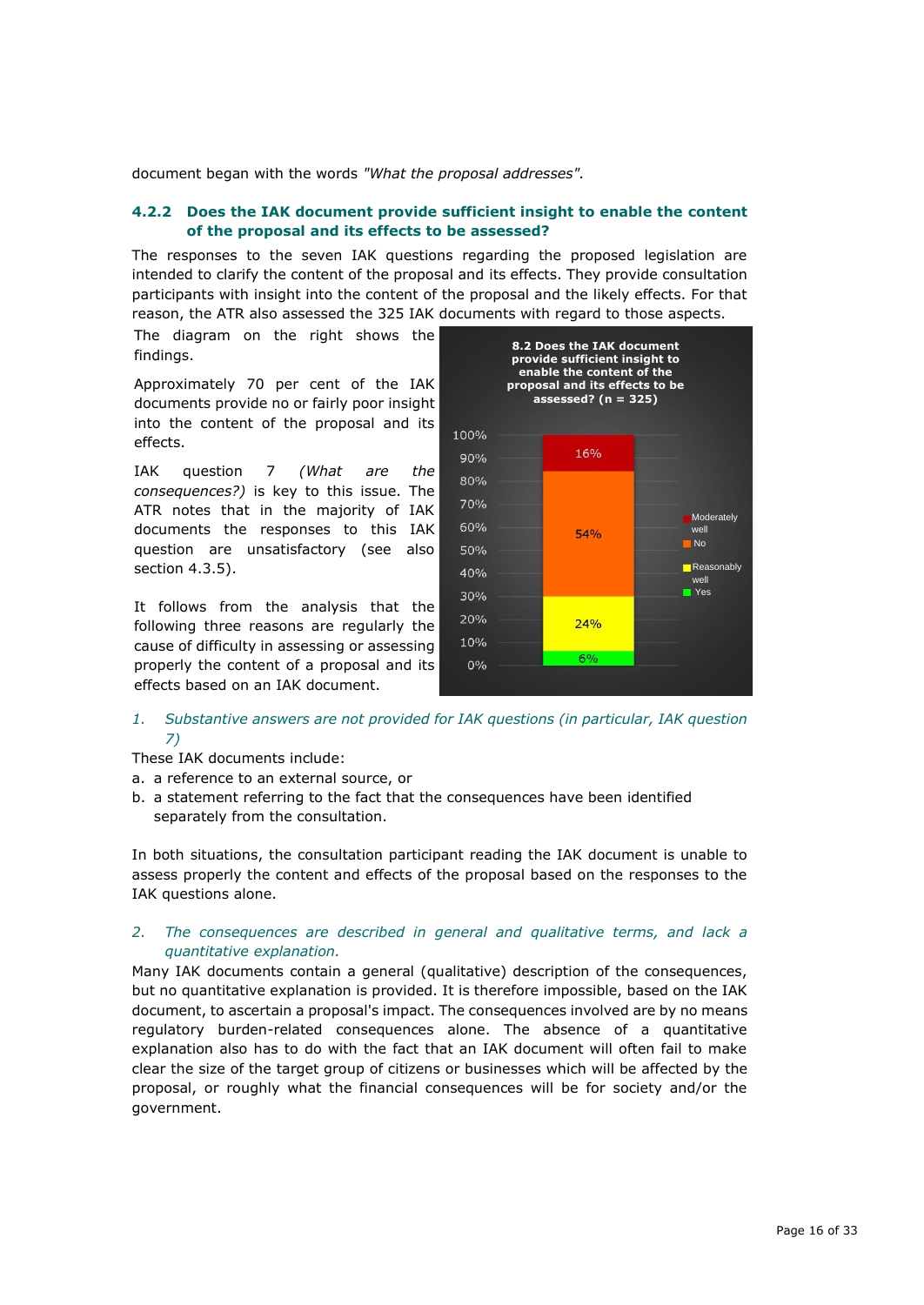#### *3. Only some of the consequences are described*

Although several IAK documents include a description of consequences, not every one of these is described. For example, regulatory burden related consequences are addressed in the IAK documents, whereas no or less attention is paid to the financial consequences, or to the consequences of implementation for the government or the side effects for groups which are not the target of the proposal but are affected by it.

The interviews conducted during the study show that ministries find IAK question 7 (What are the consequences?) the most time-consuming and therefore sometimes find it difficult to meet all the requirements set for that question. Another factor is that civil servants sometimes encounter a substantial overlap ('duplication') between the IAK document and the explanatory notes to the legislation. Section 5.3 covers this in greater detail.

### **4.2.3 Quality of IAK documents published for proposed laws and regulations by Ministry**

The study shows that the quality of the IAK documents differs from Ministry to Ministry. The assessment of the generic questions dealt with above (8.1 and 8.2) is broken down by ministry in the following figures.



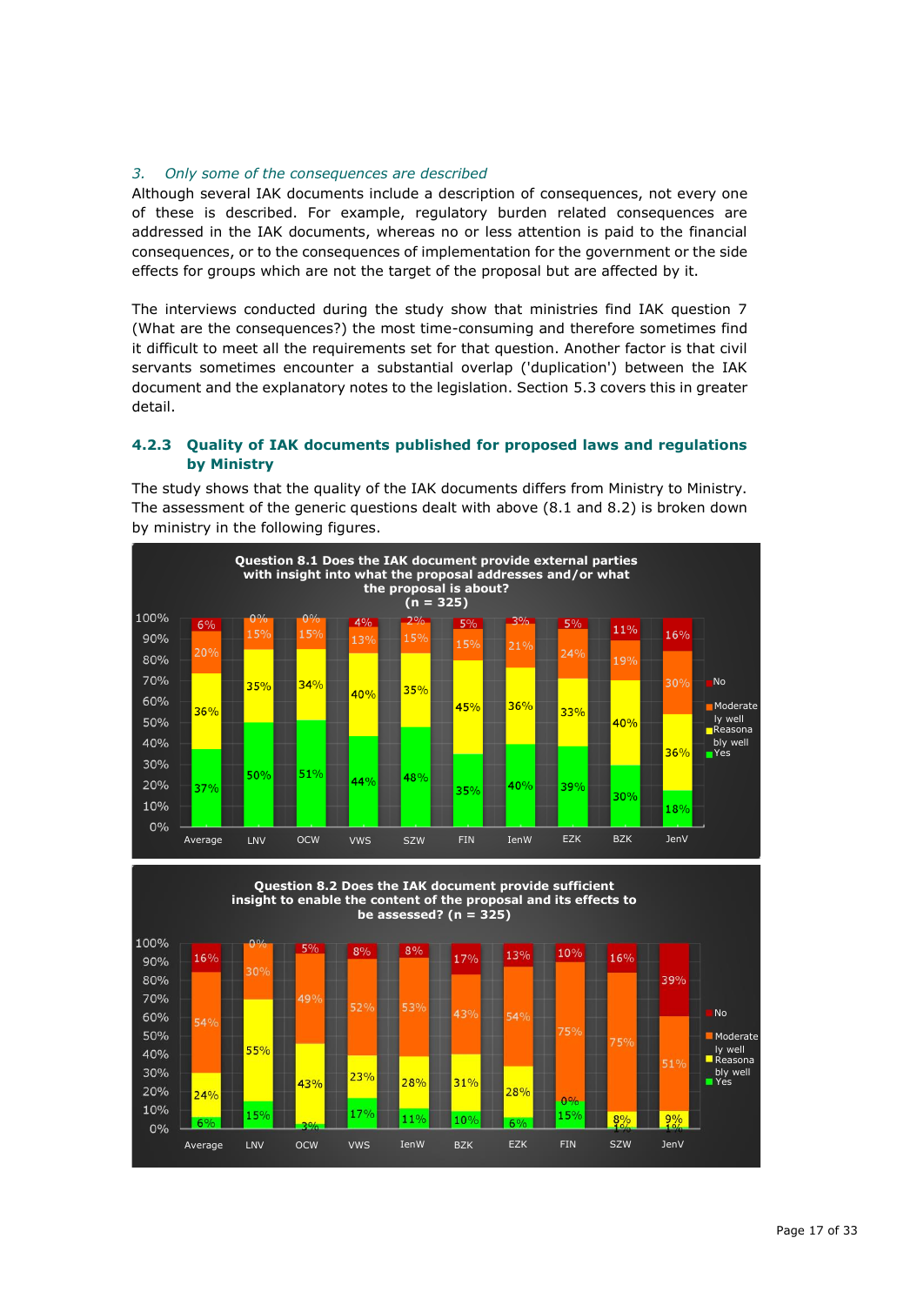The figures show that on average ministries provide reasonable to good insight into what a proposal is about in nearly three quarters of the cases. However, not even a third of the files identifies the effects of the proposal reasonably well or well. The classification 'good' applies to just one in twenty files.

### **4.3 Quality of the responses to specific IAK questions**

#### **4.3.1 Quality of the responses to the seven IAK questions**

The ATR assessed 325 IAK documents to establish whether the responses to the seven IAK questions provide good insight into what is intended by responding to those questions. The outcome of the assessment of those seven IAK questions is illustrated in the following figure.



The assessment reveals the following:

- Nearly three quarters of the IAK documents provides insight or reasonable insight in the responses to IAK questions 1, 3 and 4 (respectively, *What is the immediate cause?*, *What is the problem?* and *What is the purpose?).*
- Only 35% to 40% of the IAK documents provides reasonable to good insight in the responses to IAK question 2 (*Who are the stakeholders?)* and IAK question 6 (*What is the best instrument?).*
- Less than a quarter (23%) of the IAK documents provides reasonable to good insight in the responses to IAK question 7 (*What are the consequences?*).

The IAK flyer published in 2017 divides the seven IAK questions into three phases for clarification purposes: Phase 1 is the *problem analysis* phase. which, according to the flyer, includes IAK questions 1 to 5. Phase 2 is the *choice of instrument* phase. which, according to the flyer, includes IAK question 6. Finally, there is phase 3, the *impact assessment* phase. which, according to the flyer, includes IAK question 7. The above assessment shows that (with the exception of IAK question 2) the IAK questions in the problem analysis phase are answered relatively well. The IAK questions pertaining to the choice of instrument (6) and the impact assessment (7) are answered relatively less well. The assessment is dealt with in the following sections in order to clarify these findings further. Section 4.3.2 deals briefly with IAK questions 1, 3 and 4, followed by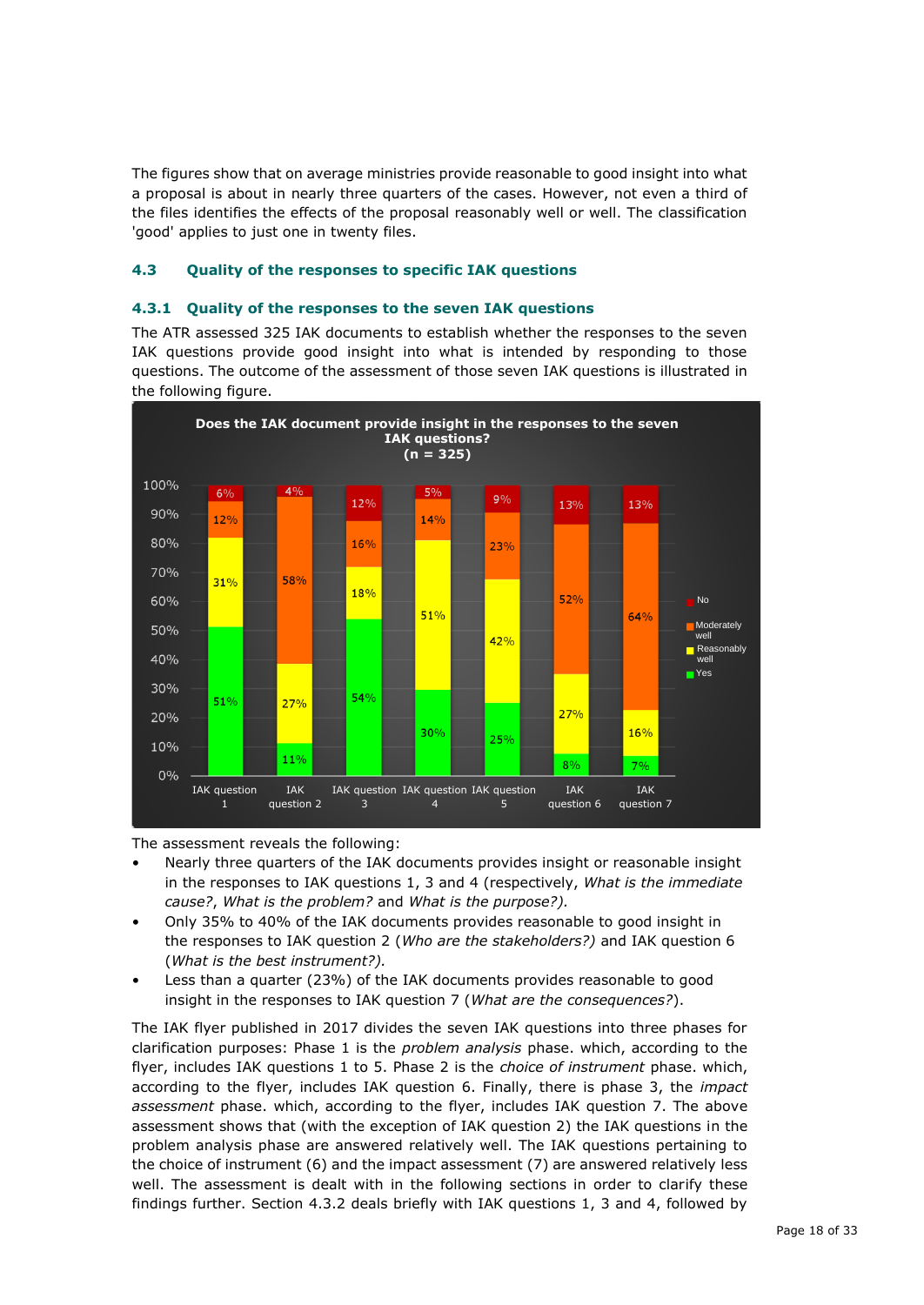separate sections concerning IAK questions 2, 5, 6 and 7.

#### **4.3.2 IAK questions 1, 3, 4 and 5 (Reason, problem, objective and intervention)**

The four IAK questions which, relatively speaking, received the best responses relate, successively, to the cause (question 1), the problem (question 2), the objective (question 4) and the reason for government intervention (question 5).

The ATR believes several recurrent themes can be inferred from the assessment of these IAK responses. They may be relevant to the development of the IAK.



IAK question 1 is the question regarding the immediate cause. The instructions for this question make it clear that the specific cause must be named. Examples include the Coalition Agreement, a decision of a minister or secretary of state or an audit report. The instructions also state that the location of the source showing the immediate cause must be specified.

The ATR notes that many of the IAK documents which provide less clear insight for question 1 do not state the immediate cause, but rather start by describing the social problem when answering IAK question 1. In addition, there is often no mention of a source showing the immediate cause.

IAK question 3 is the question regarding the problem that requires a solution. The instructions accompanying this question make it clear that it is important that a description of the situation which has received a negative rating and where there is room for improvement is provided.

The IAK documents which provide no or only fairly poor insight in the responses to IAK question 3:

- Do not contain a substantive response to the question, only, for example, a reference, or
- Contain only a technical, legal or very general description of the problem

This was true of a minority of the IAK documents.

IAK question 4 is the question regarding the objective pursued by the proposal. The instructions specify that the policy objectives should be described and, where possible, should be worded using SMART (Specific, Measurable, Acceptable, Realistic and Timerelated) terms. Most of the IAK documents which provide no or only fairly poor insight in the responses to IAK question 4 contain only a general description of the policy objectives without any further clarification. There are also instances where the responses lack content and instead focus on the process. For example, in some IAK documents where the implementation of European legislation was involved, "implementation of European legislation" was given as the response to IAK question 4 without any further detail being provided regarding the substantive policy objective.

IAK question 5 is the question regarding the justification of government intervention.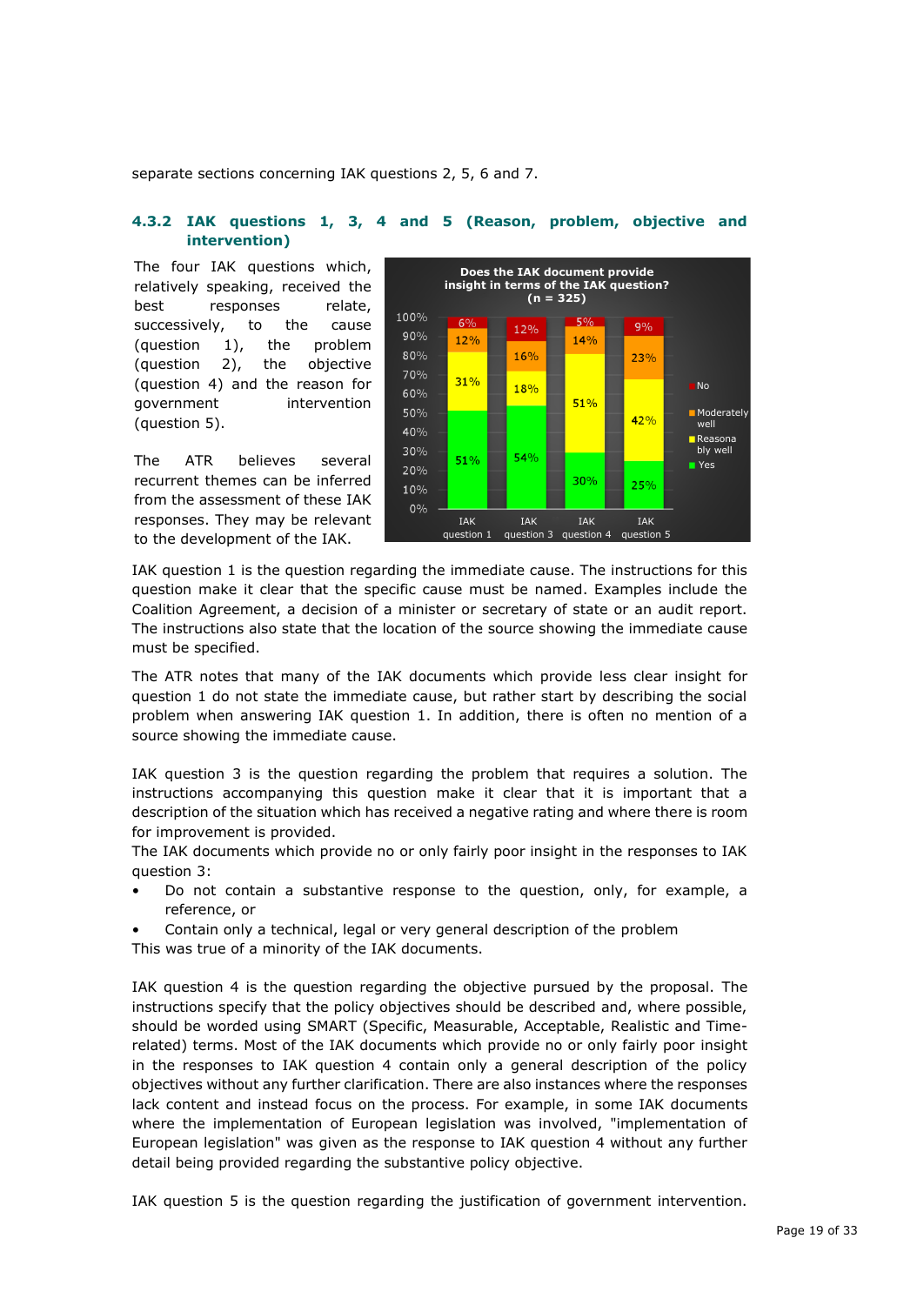The instructions accompanying the question make it clear that the response should provide insight into: a. the public interest at issue; b. why intervention by the central government is necessary; and c. what will happen if nothing is done or the policy remains unchanged (zero option). The IAK documents which provide no or only fairly poor insight in the responses to IAK question 5 ignore the zero option (what will happen if the policy remains unchanged) and/or do not address why government intervention by the government is necessary.

### **4.3.3 IAK question 2. Who are the stakeholders?**

IAK question 2 is one regarding the stakeholders involved in the proposal. The instructions for responses to IAK question 2 make it clear that there are at least three important aspects which must be covered in responses to this IAK question. They state that responses to IAK question 2 must specify:

- *1. Which groups, organisations, agencies, persons, etc. are affected by the proposal;*
- *2. What their role is in drafting the proposal (e.g. coordinating, consultative or advisory); and*
- *3. Why they are involved (e.g. their knowledge of the problem, involvement in implementation or enforcement, or as a representative of the target group).*

The ATR's assessment reveals that more than 60% of the IAK documents provides no or fairly poor insight into 'who the stakeholders are' as regards the proposal. The ATR notes that the responses to IAK question 2 in the IAK document often consist of a brief list of actors. In many IAK documents, no further details of the actors named are provided. As a result, it is not clear whether the actors referred to in the IAK document are those affected by the proposal or those who were actively consulted about the proposal (or whether both points are applicable).

The analysis shows that the responses to IAK question 2 are incomplete in more than 60% of the IAK documents.

Based on the document study and the interviews, it can be concluded that ministries give a literal (and narrow) interpretation to IAK question 2 and fail to address the sub-questions and/or aspects in the instructions.

Consequently, responses to IAK question 2 are often a concise response to the question "Which actors are involved in drafting the proposal?" The upshot is that two relevant aspects are omitted:



- a. Which parties are affected by the proposal?
- b. Why specific parties were consulted about the proposal.

#### **4.3.4 IAK question 6. What is the best instrument?**

IAK question 6 is the question regarding the best instrument to use to solve the social problem or achieve the social objective. The instructions provided for responses to this IAK question for the IAK document contain three elements:

- 1. an explanatory note setting out which policy instrument or instruments could be used to achieve the objective;
- 2. why after having weighed everything up the instrument selected is the preferred one;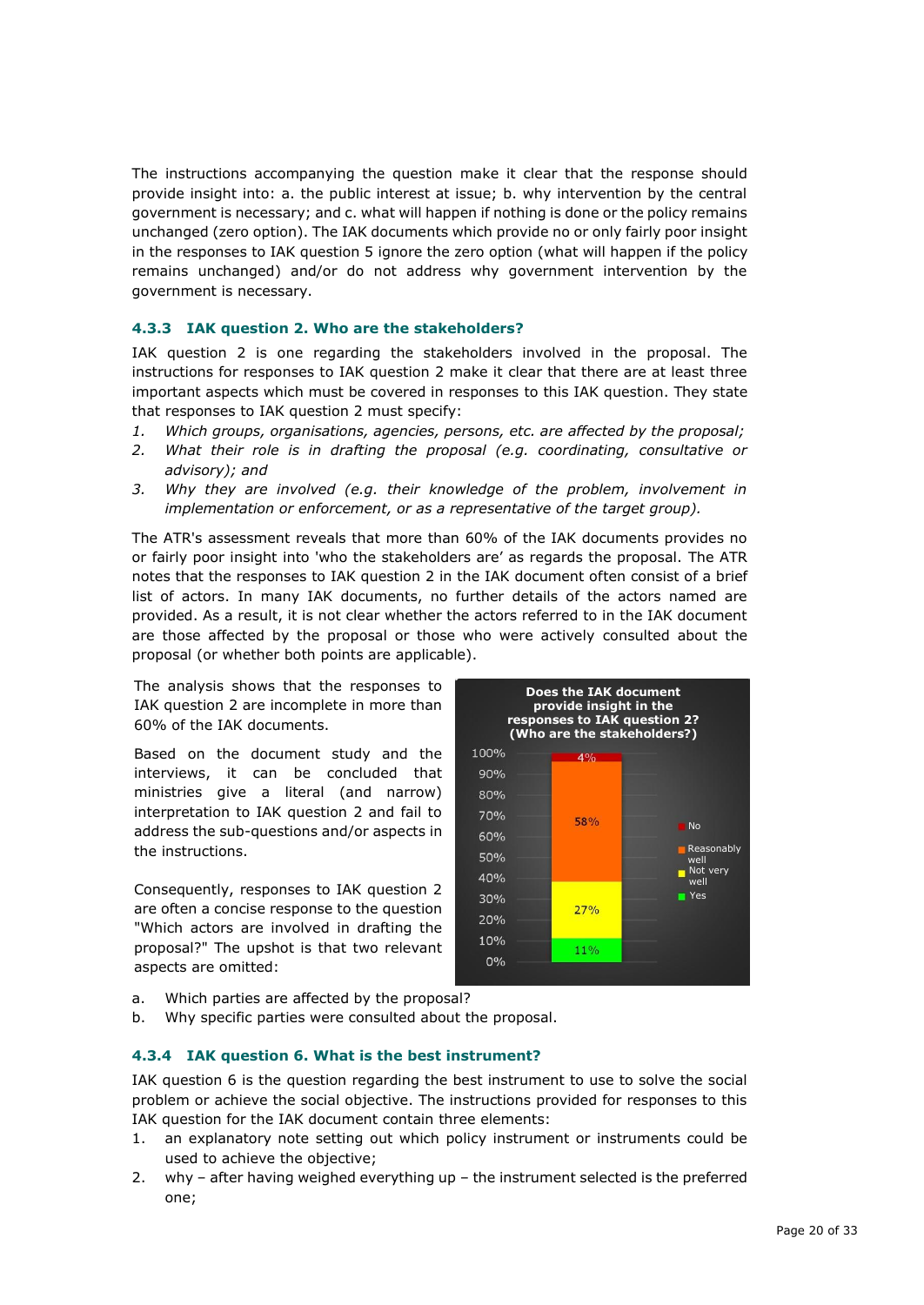3. which considerations as regards effectiveness, fitness for purpose, legitimacy, practicability and enforceability were taken into account when the selection was made.

Nearly two thirds (65%) of the IAK documents provides no or only fairly poor insight into 'which is the best instrument'. The responses to IAK question 6 often comprise only a brief explanation of the policy instrument selected, followed by one or a few arguments setting out why that instrument was selected. Nor do they clarify whether any other instruments were considered, and if so which. Those IAK documents also provide barely any insight into the considerations as regards effectiveness, fitness for purpose, legitimacy, practicability and enforceability.



Like IAK question 2, IAK question 6 is given a limited interpretation. Specific aspects set out in the instructions are often ignored. The number of times the response given is: *"legislation"* (with no explanation or supporting information) is a case in point.

#### **4.3.5 IAK question 7. What are the consequences?**

IAK question 7 concerns the consequences of a proposal. According to the instructions, responses to this question should address a number of aspects. For instance, they must include a description of the consequences and spillovers of the proposal for, among others, citizens, businesses, the government and the environment.<sup>28</sup> Those consequences should be quantified as far as possible.

<sup>28</sup> The instructions for IAK question 7 read as follows: *Describe the consequences and spillovers of the proposal for citizens, businesses, the government and the environment. Examples of consequences for citizens and businesses include administrative burdens, supervisory burdens and compliance costs and, for businesses specifically, market impact and competitiveness as well. Budgetary implications for the national budget, implications for the ICT systems of the central government, local authorities, autonomous administrative bodies with public duties, etc., and the implications for objection and appeal proceedings, supervision, justice, legal assistance, etc. are among the consequences that could affect the government. Consequences should be quantified as far as possible (e.g. how many citizens are affected, what are the anticipated costs, etc.).*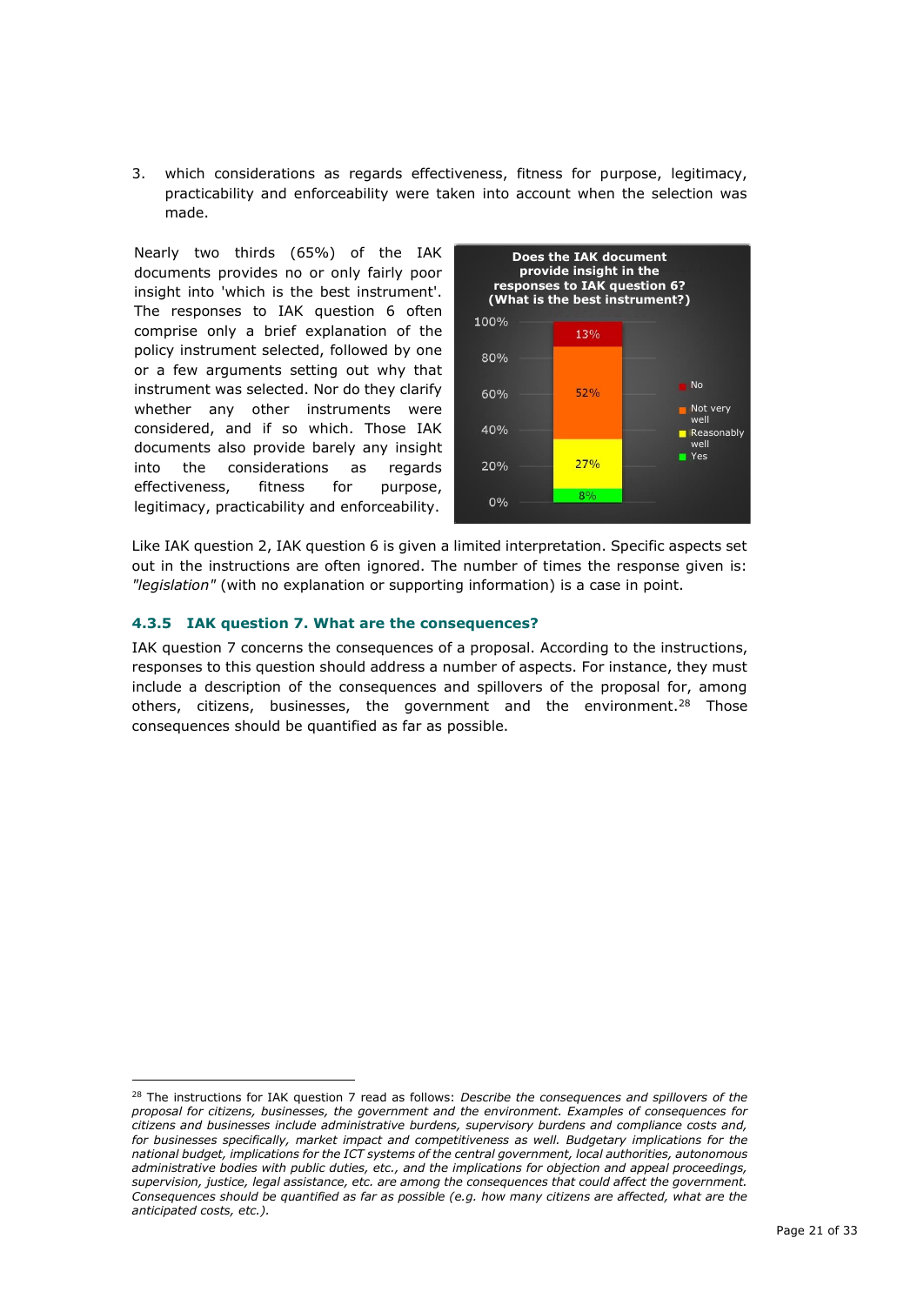More than three quarters (77%) of the IAK documents provides no or only fairly poor insight into the consequences of the proposal concerned. The descriptions are usually only general and qualitative. The majority of documents lacks:

- a. a quantitative explanation of the consequences, for example, how many citizens or businesses are affected and/or which costs the various parties can expect;
- b. a full explanation of the consequences, not only of the original proposal but all of any changes. Information concerning the consequences for some of the parties affected by the proposal is also absent.

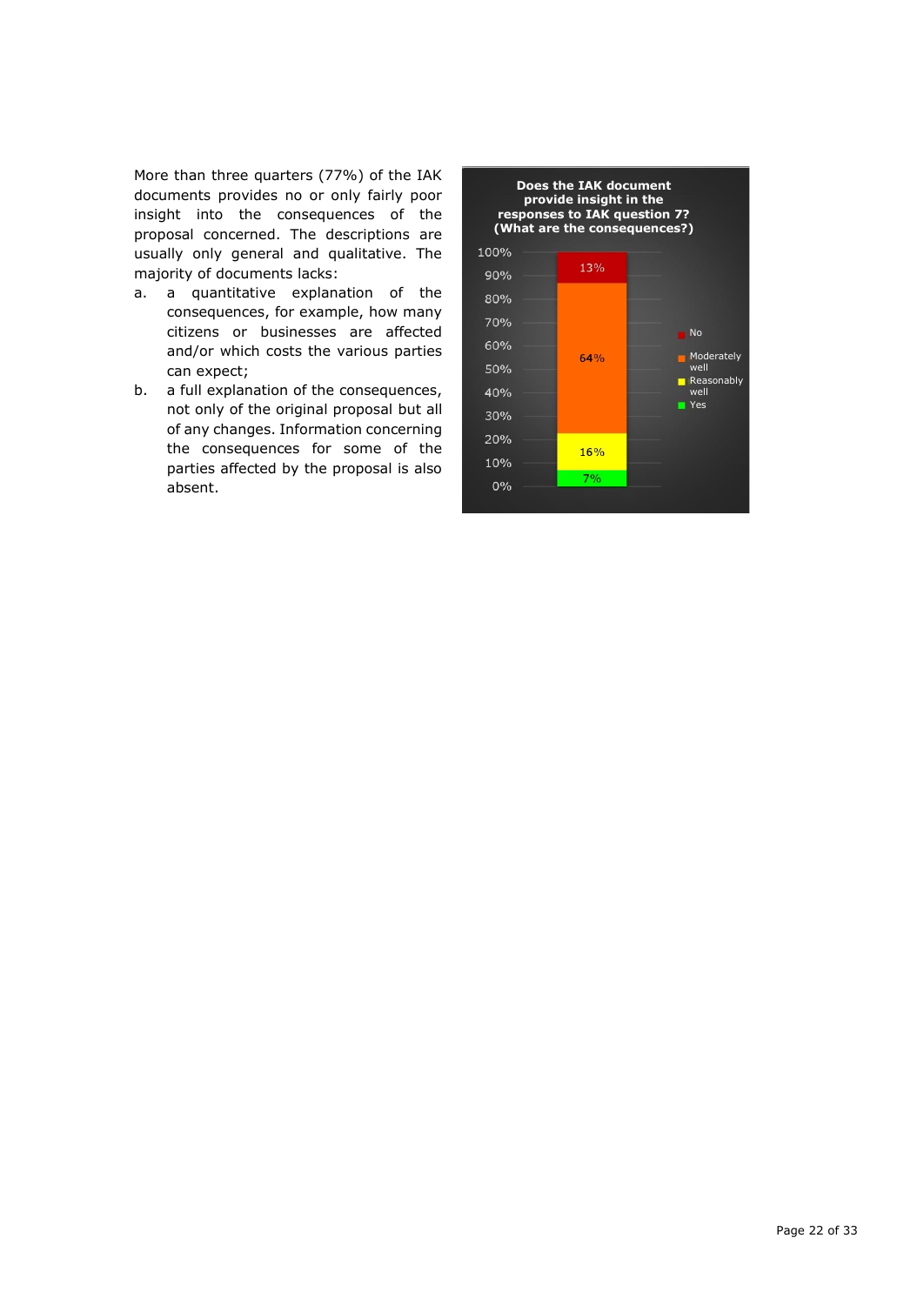The interviews with ministries revealed that they find providing responses to IAK question 7 difficult. The ministries explain this as follows:

- a. the large number of assessments and requirements involved with regard to IAK question 7;
- b. lack of clarity as to how exactly the requirements can or should be complied with;
- c. time constraints, making it difficult to identify the consequences clearly; and
- d. the disproportionality they see in the requirements and assessments.

Section 5.3 covers these aspects in greater detail.

### **4.4 Responses to IAK questions in the explanatory notes for proposed laws and regulations**

In phase 1 of the study, the application and quality of the IAK document in the consultation process concerning proposed legislation was examined. This revealed that compliance with the procedural agreements and instruction for the responses to the IAK questions varies. The internet consultation and the IAK document are elements of the preparatory phase of legislation. During the interviews in phase 2 of the study, the ministries noted that in any event the responses to the seven IAK questions have to be fully addressed in the explanatory notes accompanying proposed regulations. The IAK document provided for the internet consultation process could be a summary of the responses to the seven IAK questions or be derived from their contents. This prompted the question of whether the quality of the responses to the seven questions in the IAK document is an indication of the quality of the responses to the seven IAK questions in the explanatory notes for regulations. This is why the ATR commissioned an additional external and independent study. The Panteia research agency selected 82 sample files (25%) of the 325 files containing an IAK document which the ATR examined in phase 1. The following aspects were examined for those samples:

- The quality of the description of the consequences of a proposal in the explanatory notes for the regulations (quality of responses to IAK question 7).
- How the quality of responses to IAK question 7 in the IAK document compared with the quality of responses to that question in the explanatory notes for the proposal concerned.

The two central conclusions from this in-depth study are as follows:

- 1. The quality of the description of the consequences in the explanatory notes to the proposal is better than that given in the IAK document in nearly half (48%) of the files.<sup>29</sup>
- 2. In more than half (60%) of the proposals, the explanatory notes for the regulations provide no or only fairly poor insight into the consequences of the proposal.

<sup>&</sup>lt;sup>29</sup> In approximately 40% of the files, the quality of the description of the consequences in the explanatory notes for regulations is roughly the same as that of the description in the IAK document. In approximately 12% of the proposals, the description of the consequences in the IAK document is better than in the explanatory notes for the regulations.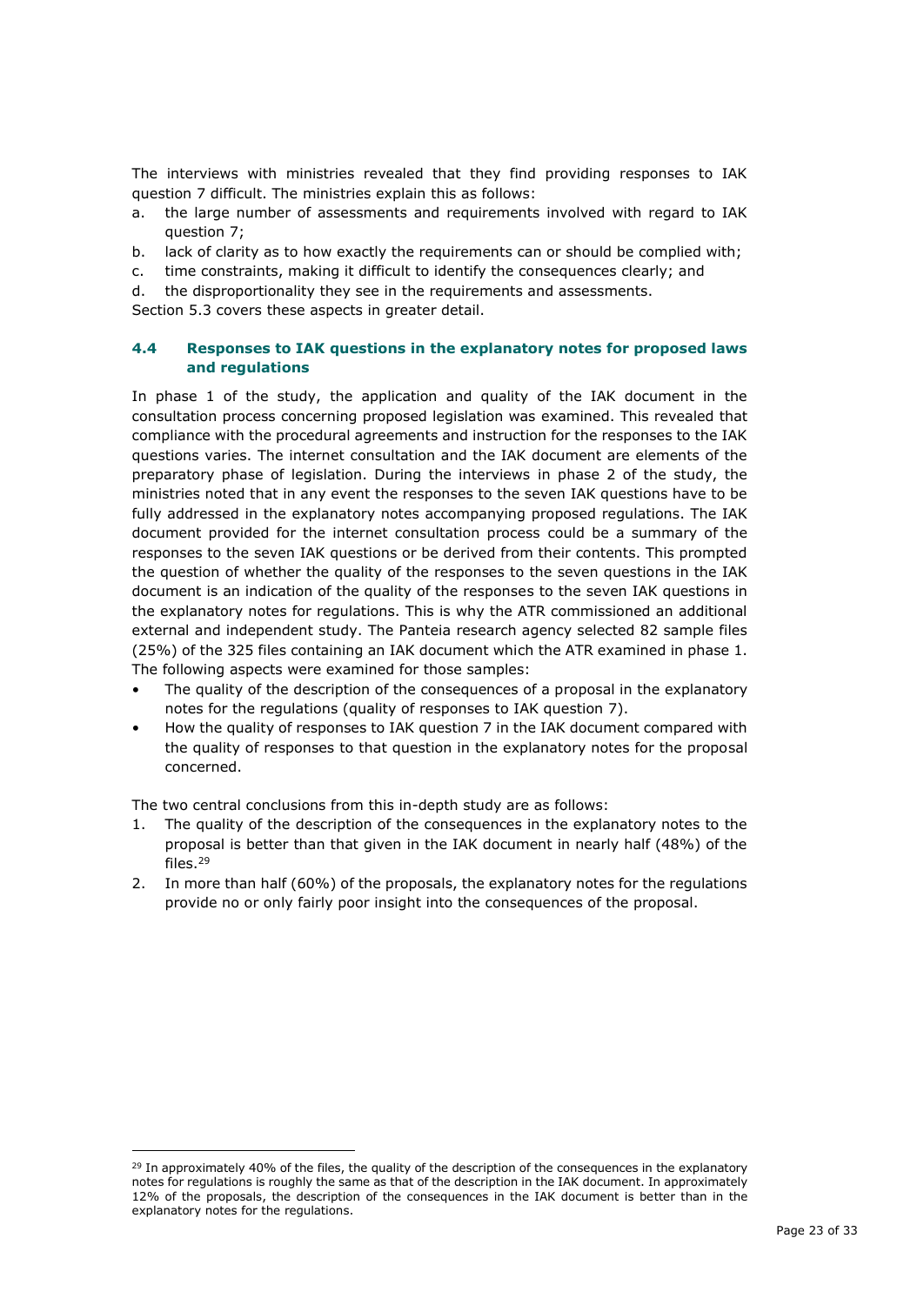## **5. Impact of the IAK on proposed laws and regulations**

Interviews were conducted with ministries during phase 2 of the study. The purpose of that phase was to test hypotheses and thus find explanations for the findings made in phase 1. The interviews produced findings along three lines.

### **5.1 Substantive importance of the IAK during the preparation of policy and legislation**

Nearly all the those involved at ministries recognise the substantive importance of the IAK and the seven IAK questions to the development of policy and laws and regulations. Many of the parties involved state that the IAK and the IAK questions cause them to consider critically and reflect on the usefulness of and need for government intervention (including in the form of policy and laws and regulations) In this sense, according to the parties involved, the IAK has a positive and in part "disciplinary effect". Ministries also emphasise the importance of the *early deployment* of the IAK and the IAK questions. To exploit the added value to the full, it is important that the questions are used from the beginning of the legislative process (or the process resulting in policy). Many ministries have therefore also included the seven IAK questions in their initial memoranda. For many ministries, the initial memorandum is one of the first documents to be drawn up during the preparation or development of new policy or new legislation. The parties involved believe there is room in that early phase to assess critically whether legislation is necessary and useful, or whether the social problem concerned could or should be addressed in another way. The debate over which policy instruments could be used to address the problem in society can still be conducted relatively openly – and usually with enough time allowed – during this early phase. The above does not include measures which are specifically laid down in a political or other agreement, such as the Coalition Agreement, or which relate to a specific political aspirations of a minister or state secretary or the House of Representatives. According to the ministries, if such an agreement or ambition specifies the need for a measure in the form of an instrument, there is little or no room left for any alternative options. The IAK does little or nothing to change that.

Some ministries have developed initiatives to embed the IAK and the IAK questions more firmly in the ministerial preparation phase for laws and regulations. For instance, the Ministry of Education, Culture and Science recently launched an interdisciplinary introductory interview with as many relevant stakeholders as possible, even before the initial memorandum had been prepared. The core elements from the IAK and the seven IAK questions were also discussed during that interview.

Ministries also indicated during the study that the seven IAK questions are important not just at a single moment in the legislative process, but rather throughout the preparation process. This process begins with the initial memorandum (or the initial discussion) and ends with the political and administrative decision-making process. Ensuring that the questions are answered properly at an early stage can result in a sound IAK document being presented during the internet consultation process. It can also form the basis for the responses to the IAK questions in, for example, the presentation form used when submitting a proposal to be dealt with by a preparatory body and a ministerial sub-council. It can also be a building block for "a well-prepared document for the policy analysis and legal assessment of proposed legislation by the Council of State".<sup>30</sup>

<sup>30</sup> [www.kcwj.nl/kennisbank/integraal-afwegingskader-voor-beleid-en-regelgeving](http://www.kcwj.nl/kennisbank/integraal-afwegingskader-voor-beleid-en-regelgeving)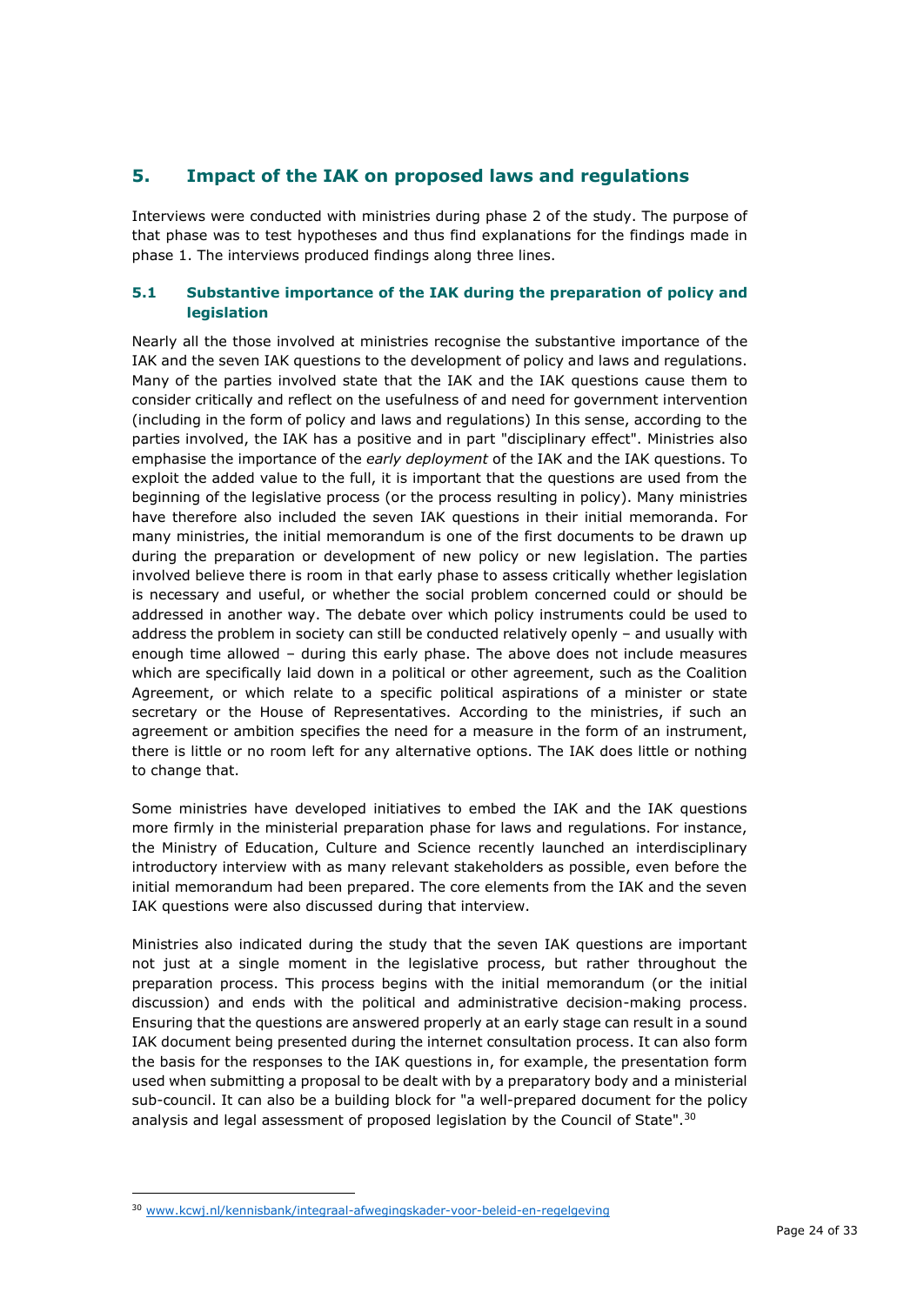In conclusion:

- Ministries recognise the substantive importance of the IAK and the seven IAK questions with regard to the preparation of laws and regulations and the qualitative supporting information provided in the process.
- The IAK and the responses to the seven IAK questions have a part to play in the entire preparation phase of laws and regulations. Incidents within that period (e.g. the internet consultation phase) should be viewed in the context of the entire preparation phase.

### **5.2 Different functions, in different phases, differently communicated**

Section 2.3 explains that different sources indicate different objectives of the IAK document when it is used in the internet consultation process. However, the IAK document for the internet consultation is not an isolated concern but is part of the legislation preparation chain, so it is important to assess the responses to the seven IAK questions in a broader context. That context in part determines how the IAK and the IAK document is used and how the seven IAK questions pertaining to proposed legislation are answered.

The responses to the seven IAK during the various stages of the legislative process serve different functions. The KCWJ website is clear about this: each of the five phases in the preparation of laws and regulations has its own purpose. The ministries stated during the interviews that in the initial phase or phases the IAK questions mainly serve as internal 'critical test questions' and, later in the process, are used to account for the choices made.

**Phase 1:** The beginning of a policy process or intention to legislate Objective: to obtain insight into the scope of the task so that an initial memorandum can be drawn up.

*The purpose of using the IAK for each policy or other phase according to the KCWJ website<sup>31</sup>*

**Phase 2:** Preparation of the explanatory notes to policy and legislation Objective: To provide due justification for provisional insights and results and further ones.

**Phase 3:** Prior to the internet consultation process Objective: To clarify for the participant in the consultation process what the document is about.

**Phase 4:** Presentation of documents to the cabinet's preparatory bodies Objective: To make all relevant considerations in the proposal transparent and readily comprehensible.

**Phase 5:** Advice is given by the Council of State's Advisory Division Objective: To present a well-prepared document so that the proposed legislation can be subjected to policy analysis and legal assessments by the Council of State's Advisory Division. The considerations to be taken into account in this assessment framework are very similar to those in the Integrated Impact Assessment Framework for Policy and Legislation.

In light of the foregoing, it is noteworthy that the wording of the IAK questions and the accompanying instructions is uniform. The instructions do not distinguish between phases in the legislative process. This is most evident in the comparison between the internet consultation process and the subsequent phase where the proposal is forwarded

<sup>31</sup> <https://www.kcwj.nl/kennisbank/integraal-afwegingskader-voor-beleid-en-regelgeving>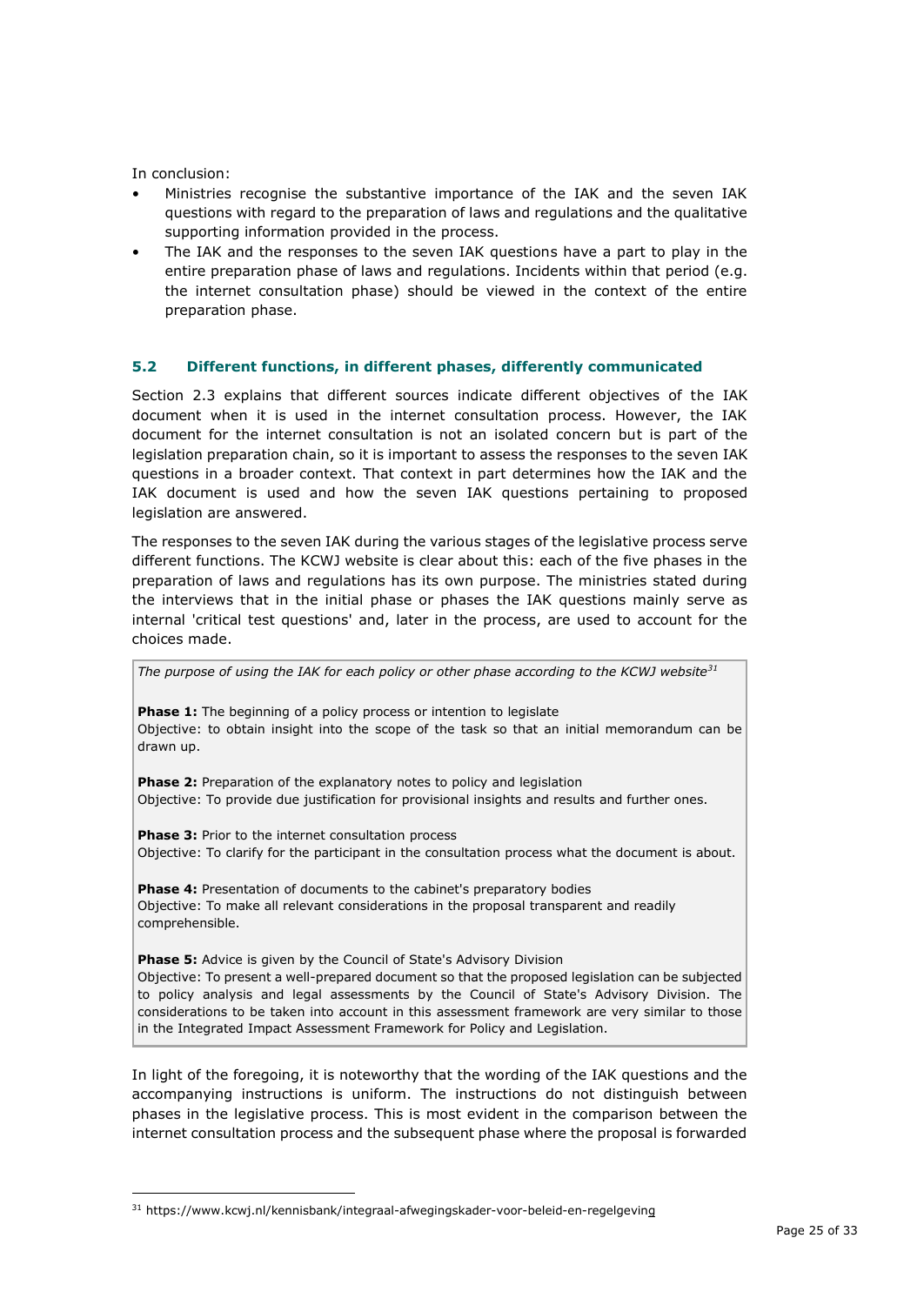to the preparatory body and the ministerial sub-council. The instructions for both phases are the same, even though the objectives of the phases differ significantly.

The foregoing is complicated by the fact that the significance, use and mandatory application of the IAK and the IAK questions is not unambiguously communicated everywhere. For instance, many web pages about the IAK emphasise the importance of the IAK from the beginning of the legislative process, stating that the IAK questions should be discussed at as an early a stage as possible in the preparation phase. However, the following is stated on the KCWJ's website: *"Every civil servant will come across the IAK when they send documents to a preparatory body using the presentation form provided for this. This form contains the seven IAK questions, from question 1 about the immediate cause, to question 7 about the consequences of the proposal."<sup>32</sup>* Although after this passage it is stated that the questions could also be used at an earlier stage, they can also lead to confusion. The use of the IAK questions in the initial memorandum and the mandatory responses to the questions in the IAK document during the internet consultation process are not mentioned. This can create the impression that the questions only need to be answered at the end of the preparatory legislative phase (preparatory body).

There is also some confusion regarding the responses to the IAK questions in the IAK document during the internet consultation process. Some documents state that the responses to the IAK questions in the IAK document may make reference to specific passages in the explanatory notes to the regulation or may adopt such passages.<sup>[33](#page-25-0)</sup> The reference to the explanatory notes, in particular, is hard to reconcile with the objective of providing participants in the internet consultation process with specific information about the content of the proposal. Providing responses which contain only references to the explanatory notes means the IAK document cannot be read on its own and obliges the participant in the consultation to indeed go through part of those explanatory notes.

In conclusion:

- The seven IAK questions perform a different function and role in the various stages involved in the preparation of laws and regulations.
- The details of and instructions for the seven IAK questions do not distinguish between the various stages involved in the preparation of laws and regulations.
- Instructions concerning the application of the seven IAK questions vary. Different sources describing the preparation of laws and regulations have their own instructions (as do the different stages).

#### **5.3 Complying with IAK requirements under pressure**

Ministries find compliance with the IAK and meeting all the accompanying "requirements and tests" a considerable challenge and sometimes a heavy administrative burden. They also question the workability and practicability of those requirements for policymakers and legislative draftsmen. They believe that the perceived burden is also one of the explanations for the varying quality of the responses to the IAK questions during the internet consultation process. Ministers find IAK question 7 (What are the consequences?) particularly time-consuming and burdensome. Several stakeholders believe that this creates the risk of it being impossible to meet all the requirements,

<sup>32</sup> Ibidem.

<span id="page-25-0"></span><sup>&</sup>lt;sup>33</sup> Letter to the House of Representatives dated 12 September 2013 regarding 'Modernisation of the government'. Parliamentary papers II 2012/13, 29362, no. 224 [\(zoek.officielebekendmakingen.nl/kst-](http://zoek.officielebekendmakingen.nl/kst-29362-224.html)[29362-224.html\)](http://zoek.officielebekendmakingen.nl/kst-29362-224.html) or [www.kcwj.nl/kennisbank/draaiboek-voor-de-regelgeving/hoofdstuk-2-formele](http://www.kcwj.nl/kennisbank/draaiboek-voor-de-regelgeving/hoofdstuk-2-formele-wetten-op-voorstel-van-de-regering-n-94)[wetten-op-voorstel-van-de-regering-n-94.](http://www.kcwj.nl/kennisbank/draaiboek-voor-de-regelgeving/hoofdstuk-2-formele-wetten-op-voorstel-van-de-regering-n-94)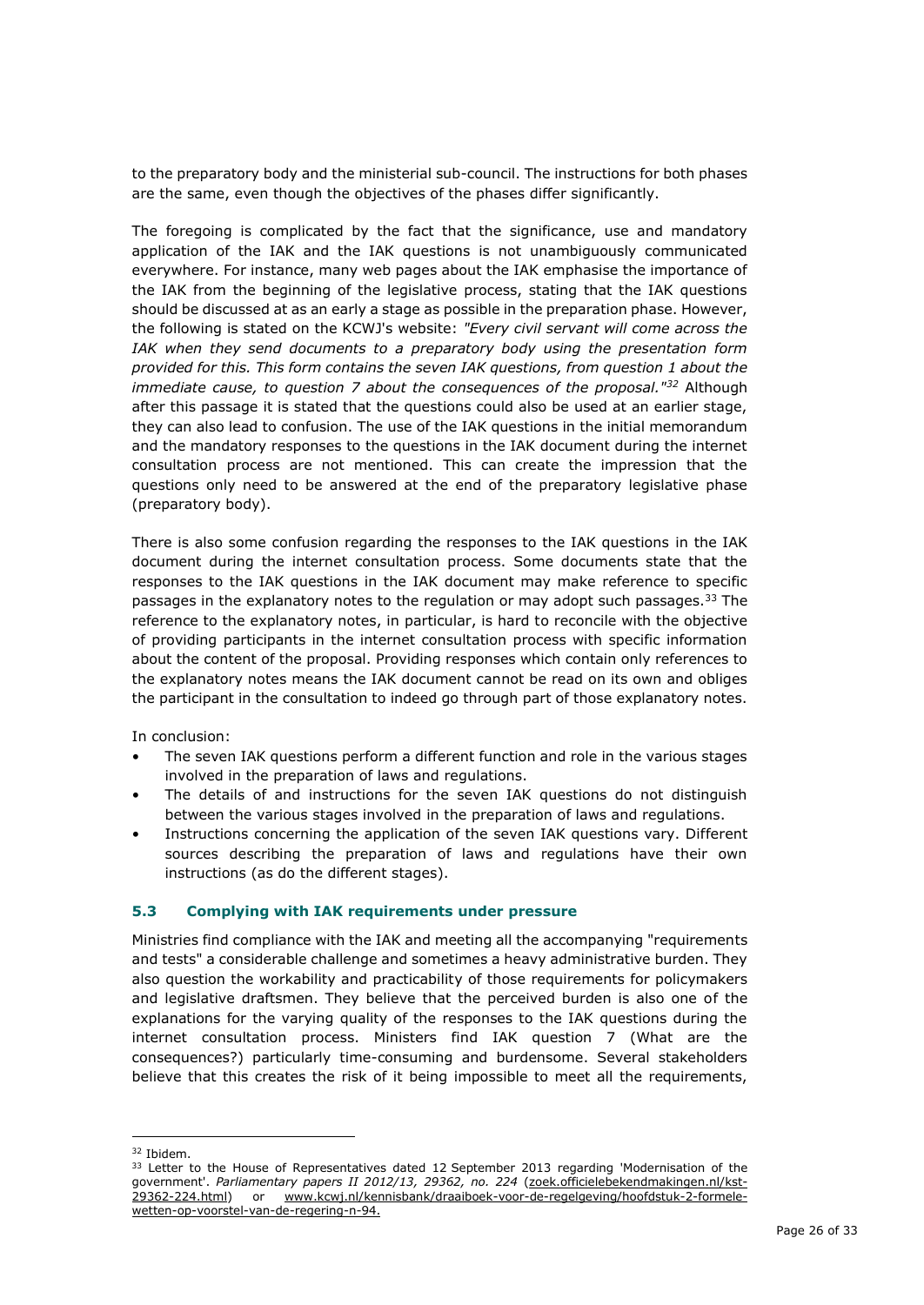which could have an impact on the quality of laws and regulations and the substantiation thereof. The in-depth study commissioned by ATR into the responses to IAK question 7 in the explanatory notes for legislation reveals that approximately 60% of the proposals examined provide no or only fairly poor insight into the consequences.

The following five aspects stand out as explaining the perceived burden associated with, among others, providing responses for IAK question 7:

#### 1. *The sheer number and detail of the requirements set (excessively detailed)*

The stakeholders mention, in particular, *the number of requirements and tests* prescribed for IAK question 7 and the fact that several thematic requirements have also recently been added. The Capacity to Act test, the SME test and the 'Gender test'<sup>34</sup> are cited as examples of the latter category. Ministries feel that "tests are being piled upon tests". Moreover, those tests partially overlap, resulting in an excessively detailed IAK. Ministries recognise the substantive importance of the various thematic and other requirements, but complying with the sum total of these obligations is proving burdensome.<sup>35</sup>

#### **Use of 21 different quality requirements for the seven IAK questions<sup>36</sup>**

At the time of writing, 21 mandatory quality requirements are applicable to the seven IAK questions in the IAK. None is mutually exclusive. If a quality requirement is applicable to one of the seven questions, this does not mean that it will not also be applicable to another IAK question. On average, the requirements are applicable to nearly 2½ questions. The Business Impact Assessment including the regulatory burden assessment and the Capacity to Act test feature frequently, applying to five of the seven questions. Nor is there a limit on the number of quality requirements that can be set for each IAK question. Virtually all of the quality requirements (19 of the 21) are applicable to IAK question 7. Nor are the requirements mutually exclusive. Once the regulatory burden has been identified in the regulatory burden assessment, the same has to be done for the Business Impact Assessment and the SME test. Quality assurance varies from requirement to requirement and the assessment bodies are not mutually exclusive either. Once the regulatory burden identified has been approved by the Dutch Advisory Board on Regulatory Burden (ATR), this does not mean that approval will not need to be obtained from the Ministry of the Interior and Kingdom Relations or the Ministry of Economic Affairs and Climate Policy. Finally, the IAK is not mutually exclusive to quality requirements outside the IAK, such as those set for the internet consultation process, decision-making in the ministerial sub-council and cabinet, the drafting instructions for legislation and the Government Accounts Act.

<sup>34</sup> The 'Gender test' relates to the mandatory quality requirement *'Impact on gender equality*'. This requirement is intended to determine the nature and scale of the consequences of proposed policy and legislation for gender equality in the Netherlands. Source: [https://www.kcwj.nl/kennisbank/integraal](https://www.kcwj.nl/kennisbank/integraal-afwegingskader-beleid-en-regelgeving/verplichte-kwaliteitseisen/effecten-op-gendergelijkheid)[afwegingskader-beleid-en-regelgeving/verplichte-kwaliteitseisen/effecten-op-gendergelijkheid](https://www.kcwj.nl/kennisbank/integraal-afwegingskader-beleid-en-regelgeving/verplichte-kwaliteitseisen/effecten-op-gendergelijkheid)

 $35$  See the ATR 2017, 2018 and 2019 annual reports for details regarding the identification of the consequences of the regulatory burden. However, these findings also apply to other consequences of proposed legislation. See, for example, the Letter to the House of Representatives dated 29 October 2020 on 'Emancipation Policy' containing a response to the motion of Özütok and others regarding the use of the gender quality requirement in the integrated assessment framework. *Parliamentary Papers 2020/21, 30420, no. 352*

[<sup>\(</sup>www.tweedekamer.nl/kamerstuk-ken/brieven regering/detail?id=2020Z20010&did = 2020D42981](http://www.tweedekamer.nl/kamerstuk-ken/brieven_regering/detail?id=2020Z20010&did=2020D42981) and [www.tweedekamer.nl/kamer-stukken/brieven regering/detail?id = 2020Z22066&did = 2020D47003.](http://www.tweedekamer.nl/kamer-stukken/brieven%20regering/detail?id%20=%202020Z22066&did%20=%202020D47003.)

 $36$  See the Annexes report appended to this opinion for details of the 21 mandatory quality requirements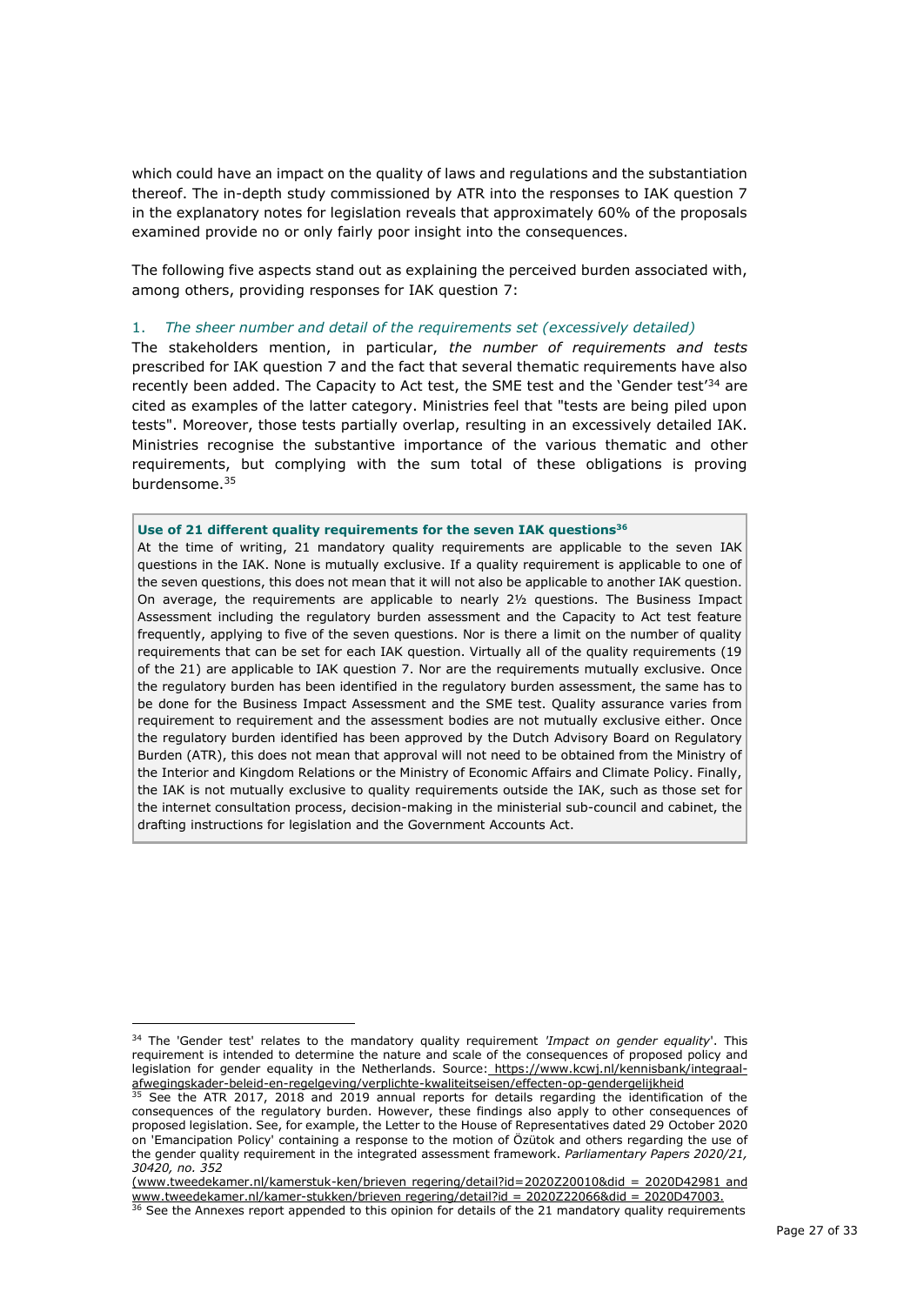#### *2. Confusion over requirements set*

In addition to the demanding quality requirements (number and content), many ministries note that it is not always clear how particular requirements relate to one another or how to implement them correctly. This also has to do with the fact that the relationship between the IAK, the drafting instructions for the regulations and the Explanatory Memorandum style guide is not always clear. For instance, the consequences in terms of regulatory burden feature in the drafting instructions for legislation (including in instruction 2.10), in the Business Impact Assessment, the Manual for Measuring Regulatory Costs and in the (non-mandatory) Explanatory Memorandum Style Guide. It is not always clear to policymakers how these documents and requirements compare with each other and how the mandatory quality requirements can be met efficiently.

An important detail here is that requirements and sources must be clear and consistent for policymakers. For instance, the *Manual for Measuring Regulatory Costs* states expressly that financial costs are not part of the regulatory burden (costs). The Explanatory Memorandum style guide, by contrast, states that the regulatory burden is also part of the financial consequences. $37$  Such inconsistencies or ambiguities do nothing to improve the workability of mandatory quality requirements and the ability of policymakers to comply (efficiently and effectively) with them.

To illustrate aspects 1 and 2, the following box contains an overview of the requirements applicable to the description of the consequences of proposed legislation in terms of the regulatory burden. The box shows the abundance and scope of the provisions (applicable to a single topic) and, for some of them, the practical obstacles faced by policymakers and other staff when attempting to meet quality criteria. A detailed explanation is included in Annex 4 to this report.

#### **1. Accumulation of information**

Policymakers wishing to prepare an analysis of the regulatory burden impact of legislation and establishing which procedural requirements and quality aspects are applicable may find themselves confronted with the following seven sources containing requirements pertaining to the regulatory burden impact:

- 1. Drafting instructions for the legislator;
- 2. Manual for Measuring Regulatory Costs;
- 3. Business Impact Assessment (BET);
- 4. Guide for regulatory burden accounting and related legislative quality instruments;
- 5. Process diagram for regulatory burden account and related legislative quality instruments;
- 6. Guide for the SME test;
- 7. Explanatory Memorandum Style Guide.

This is compounded by the following complexities:

#### **2. Missing information**

The KCWJ is one of the sources of information about the IAK and the mandatory quality requirements. The information is incomplete or not provided in some areas. The failure to provide information about the way in which consequences for citizens, including the regulatory burden,

<sup>&</sup>lt;sup>37</sup> The following is stated in the mandatory section 'Financial consequences' in the Explanatory Memorandum Style Guide: *What is the nature of the financial effects? Examples include regulatory burden, implementation costs (...)).*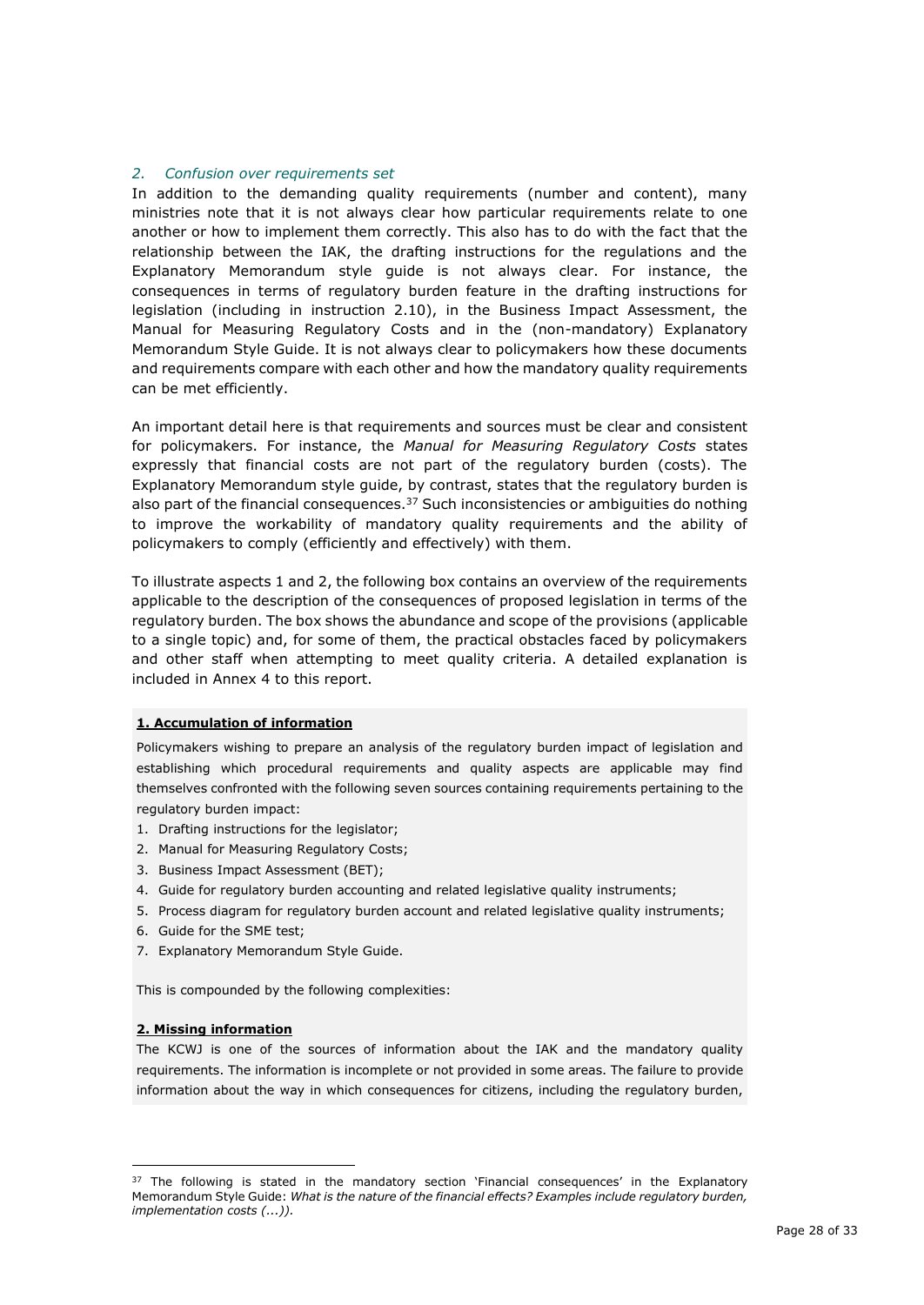can be identified is an example of missing information as regards the regulatory burden. For six months, the KCWJ web page concerning IAK question 7 has contained no substantive information on this point. $38$  This web page merely mentions that the page is currently being updated by the Ministry of the Interior and Kingdom Relations and that anyone with questions may contac[t](mailto:%20iak@kcwj.nl.) iak@kcwi.nl. The same applies to information about the Ministry of the Interior and Kingdom Relations as a "relevant assessment body" regarding administrative burdens for citizens and professionals.

#### **3. Contradictory information**

It is important that information about quality requirements, definitions and the way requirements can be met is unambiguous and consistent. As has already been stated in the main text, the Manual for Measuring Regulatory Costs and the Explanatory Memorandum Style Guide contain contradictory information about whether regulatory burden costs are part of the financial costs. Such contradictions do nothing to improve the workability of mandatory quality requirements for policymakers.

#### **4. Unclear and incoherent information**

A policymaker consulting the KCWJ about IAK question 7 will find the following: *"In addition to the intended consequences, policy, laws and regulations will often have side effects for various stakeholders. Through their ex ante identification, you will be able to make a considered decision regarding the proposed legislation. You may find the* [social cost-](https://www.kcwj.nl/kennisbank/alt-integraal-afwegingskader-beleid-en-regelgeving/6-wat-is-het-beste-instrument/alt-61-beleidsinstrumenten/maatschappelijke-kosten-en-batenanalyse-mkba/) [benefit analysis \(SCBA\)](https://www.kcwj.nl/kennisbank/alt-integraal-afwegingskader-beleid-en-regelgeving/6-wat-is-het-beste-instrument/alt-61-beleidsinstrumenten/maatschappelijke-kosten-en-batenanalyse-mkba/) *a useful tool.<sup>39</sup>*

The following aspects make the reference to the SCBA here confusing:

- a. The "relevant mandatory quality requirements" are also mentioned on the web page covering IAK question 7. However, the SCBA does not appear there. The information provided at the beginning mentions the SCBA as the first instrument, but it does not appear to be a "relevant mandatory quality requirement" here.
- b. Clicking through, you reach the SCBA web page, which states that the SCBA is a "relevant mandatory quality requirement". The SCBA is also included in the list of mandatory quality requirements for, among others, IAK question 7. It is therefore unclear whether the SCBA is a mandatory quality requirement applicable to analyses of consequences.
- c. The web pages contain no information stating how the SCBA (and the cost categories within it) compare with other instruments used to analyse (among other things) the costs of legislation, such as the Business Impact Assessment and the Standard Costs Model (SKM).

#### **5. Information which has to be described/accounted for twice**

The details of the likely regulatory burden impact have to be included in several places and at several points in time, often in different formats. This can result in double the burden for policymakers. The consequences in terms of the regulatory burden have to be stated in the following places:

- a. The initial memorandum;
- b. The explanatory memorandum or explanatory note to the legislation;
- c. The mandatory separate IAK document for the internet consultation process;
- d. The preparatory body form (a)/Consequences in terms of the regulatory burden, section B;
- e. The preparatory body form (b) and/or Responses to IAK questions.

<sup>38</sup> www.kcwj.nl/kennisbank/integraal-afwegingskader-beleid-en-regelgeving/7-wat-zijn-de-gevolgen/71 gevolgen-voor

<sup>39</sup> [www.kcwj.nl/kennisbank/integraal-afweginaskader-beleid-en-regelgeving/7-wat-zijn-de-gevolgen](http://www.kcwj.nl/kennisbank/integraal-afwegingskader-beleid-en-regelgeving/7-wat-zijn-de-gevolgen)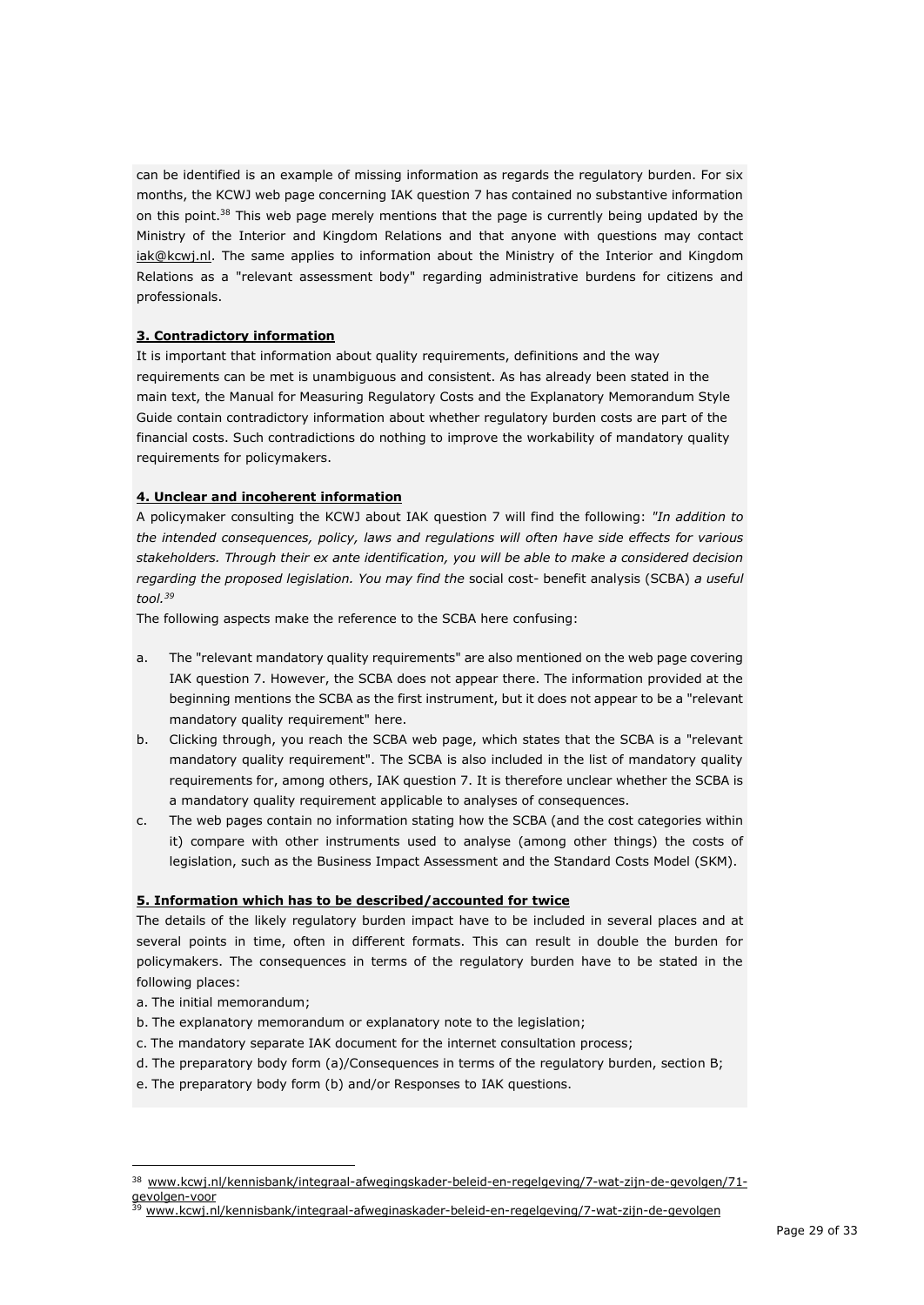Three aspects of proposed laws and regulations and requirements respecting them intersect in the different sources:

- 1. Substantive provisions: This has to do with 'what' should be elaborated upon in explanatory notes to legislation.
- 2. Process-related provisions: This has to do with 'how' requirements should be met, such as how a regulatory burden analysis or SME assessment should be elaborated upon or conducted.
- 3. Times: This has to do with 'when' particular requirements must be met or when particular assessments must be carried out.

### *3. Pressure of time*

Laws and regulations are regularly created under great political pressure, and therefore often under time constraints. Some ministries have said that this time pressure makes compliance with all the quality requirements and going through all the assessment procedures a burdensome process. As a result, it is impossible to create legislation in accordance with the obligations and rules for every proposed piece of legislation or regulation.

#### *4. Proportionality*

Combined, the aforementioned three aspects mean that ministries regularly question the proportionality of the requirements. Is it necessary for a very short ministerial order to be subject to the same quality requirements and procedural rules as a comprehensive legislative bill? Is the need to meet all the quality requirements in every case proportionate to the added value generated? And is it feasible and practicable for policymakers to carry out every individual assessment? Although the quality requirements allow for a tailored approach in some areas and for exemptions from certain obligations (e.g. the SME test), the ministries are understandably confused in this regard.<sup>40</sup>

### *5. Application of the IAK and its requirements to solutions resulting from agreements or political or other assurances*

The interviews with legal assistants and policymakers show that providing responses to the IAK questions is not always a straightforward matter. This can be the case, for example, if the decision concerns not what must be addressed, but how it must be addressed and where a solution involving an instrument is laid down without a clear description of the objective and supporting information showing its usefulness and necessity. Such decisions involving instruments are sometimes taken within an agreement or coalition agreement, or laid down in an assurance given by a minister or state secretary to the House of Representatives. Civil servants find that in such situations there is little or no scope for a substantive consideration of alternative policy instruments. Applying the IAK to such agreements is a burdensome process because it is not possible to comply with all the findings in full or in a substantive way.

In conclusion:

• Ministries find meeting every IAK requirement for proposed laws and regulations very burdensome and a challenging task. As a consequence, compliance with the IAK requirements, and thus the required quality of laws and regulations and their substantiation comes under pressure.

<sup>40</sup> A tailored approach to these quality requirements could further proportionality. However, a tailored approach and exemption categories could result in new areas of confusion if it is unclear when a tailored approach is necessary and for which categories.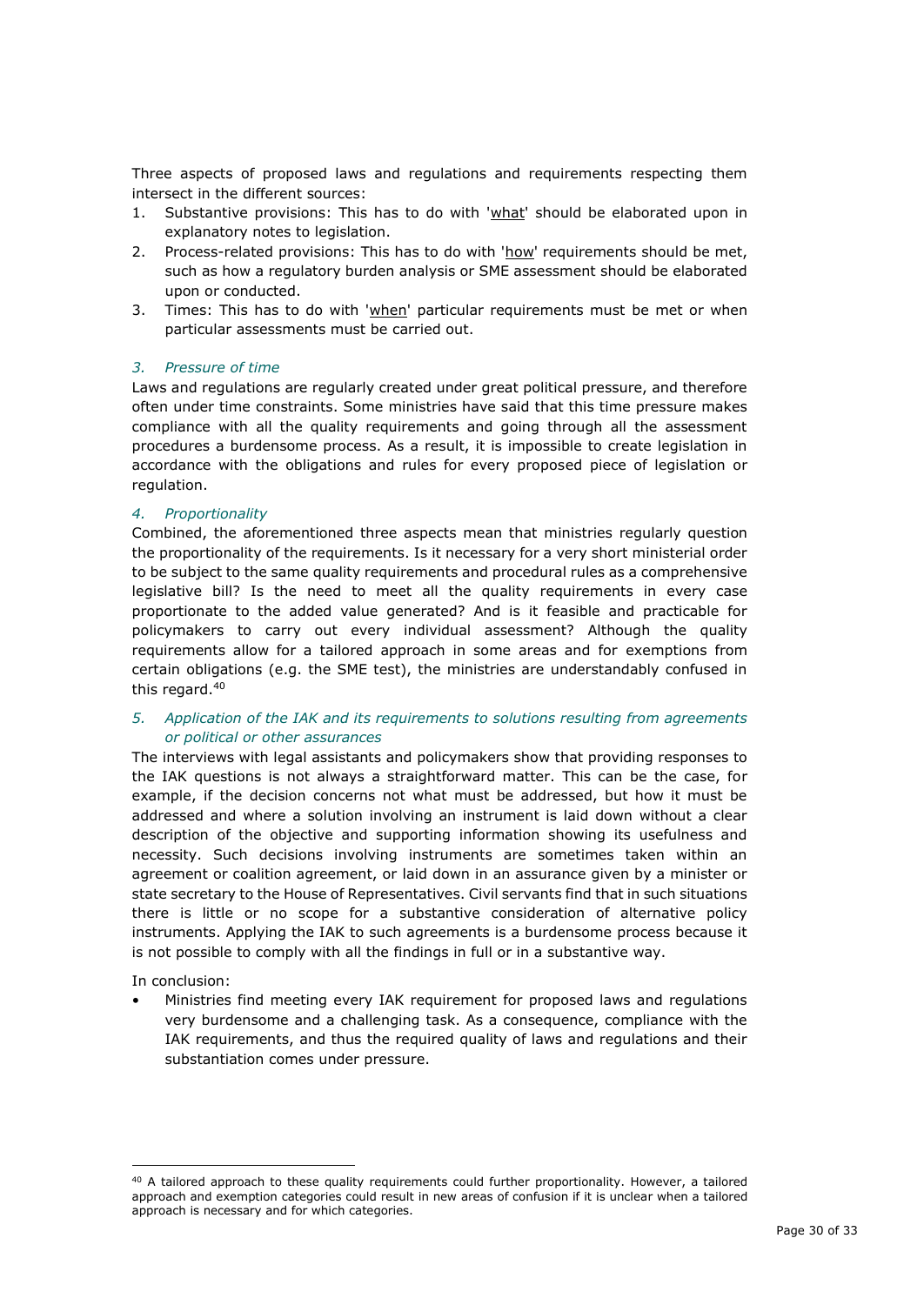## **6. Conclusions**

As a result of the study and the analyses performed the ATR has reached the following conclusions in respect of the IAK and the IAK document and the responses to IAK questions pertaining to proposed legislation:

### **1. Ministries recognise the substantive importance and usefulness of the IAK and the IAK questions.**

They feel that the IAK requirements should be applied from the moment development of new legislation begins. Providing responses to IAK questions forces them to think critically and reflect on the usefulness of and need for government intervention. The IAK has a positive and in part "disciplinary effect" here.

- **2. The responses to the seven questions in the IAK document pertaining to consultations about proposed legislation vary sharply in quality:**
	- a. A quarter (25%) of the proposed legislation consulted through the internet consultation process is not accompanied by a separate IAK document containing responses to the seven IAK questions. This is relatively often the case where implementing regulations and proposals submitted by the Ministry of Finance are concerned. No explanation or reasons are given as to why the separate IAK document is missing in the cases where none is provided for the internet consultations.
	- b. In cases (75%) where an IAK document was provided for internet consultations, that document provides:
		- in 26% of cases there is fairly poor to no insight into the content of the proposal in question; 41
		- in 61% of cases no insight or fairly poor insight is provided into which target groups are affected by or involved in the creation of the proposal;
		- in 65% of cases no insight or fairly poor insight is provided into the alternative measures considered and the considerations on the basis of which a specific measure or amendment was selected; and
		- in 77% of cases no insight or fairly poor insight is provided into the anticipated consequences of the proposal.
	- c. In roughly half of the files examined the explanatory notes to the proposed legislation provided clearer insight into the consequences of the proposal (IAK question 70 than the IAK document. However, in roughly half of the cases (60), this insight is still fairly poor to poor.
- **3. Compliance with the IAK requirements, including all the quality requirements and stipulations, is under pressure. The same therefore also applies to the quality of the supporting information provided for the proposed policy and legislation.**
- **4. The study concludes that there are several reasons why the responses to the seven IAK questions (in the IAK document) fail to comply with the requirements and instructions. The main reasons are as follows:**
	- a. The IAK, and all the accompanying mandatory and other quality requirements,

<sup>41</sup> Nearly half (44%) of the internet consultations the IAK document provides no or only fairly poor insight into what the proposal provides for. In 25% of those cases this is because of the absence of the IAK document itself and for the remaining cases owing to the incomplete responses provided for the IAK questions concerned.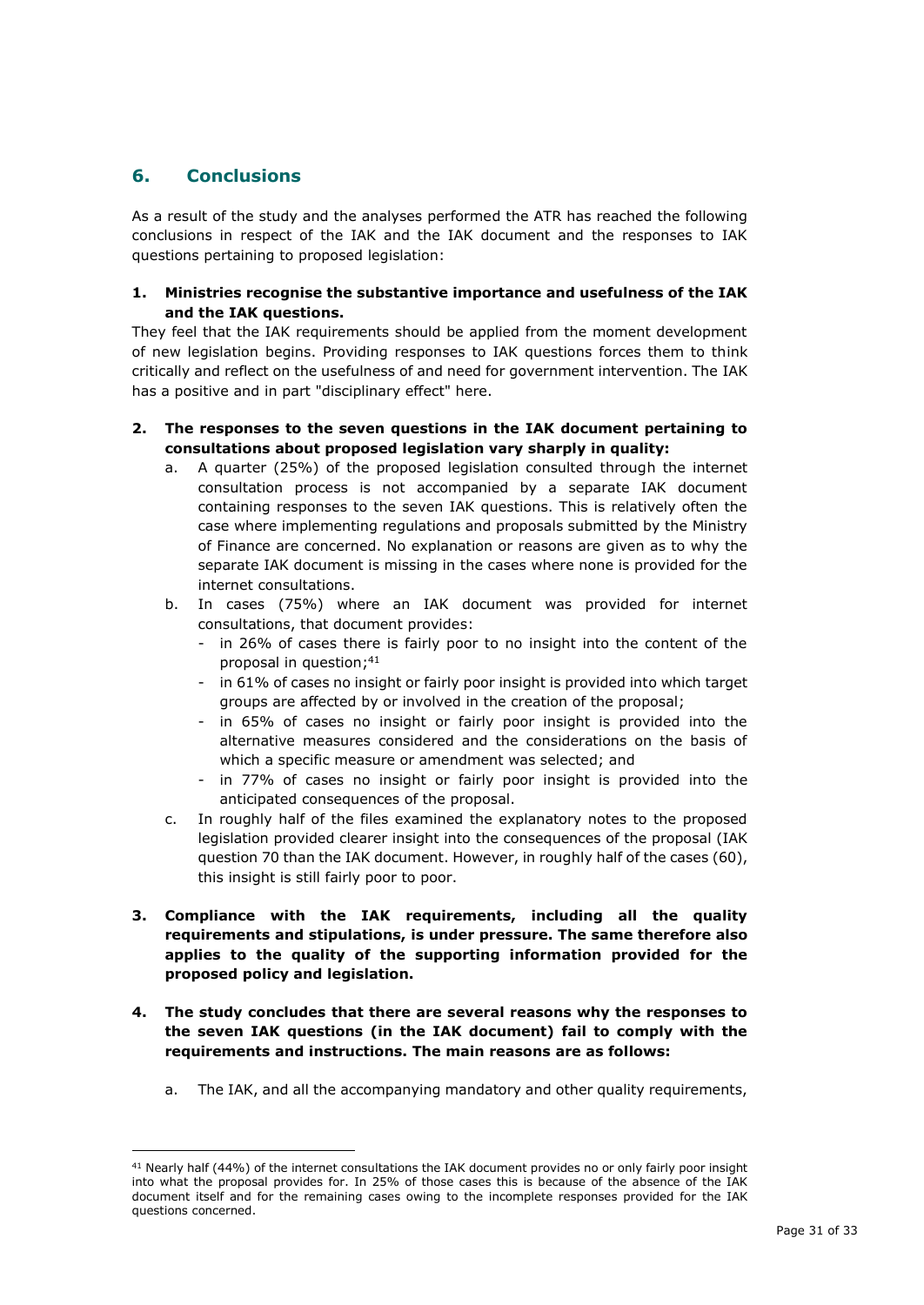is excessively detailed, is not readily accessible and does not provide clarity for every aspect. As a result, ministries find meeting every IAK requirement for proposed laws and regulations very burdensome and a challenging task.

- b. The seven IAK questions may well be short, but a great deal of knowledge and information is required if they are to be answered well and in accordance with the instructions. It is hardly likely that such knowledge would be in the possession of a single person. Furthermore, the information is not always immediately available or held within the ministry, but rather has to be gathered with the cooperation of various parties and disciplines.
- c. Compliance with the instructions is in part dependant on the way in which a ministry has organised the preliminary phase of the legislative process, the 'culture' within a ministry (as regards legislation as a policy instrument) and the extent to which the IAK document is viewed as an obligation imposed from the outside.
- d. The IAK and the IAK form can serve various purposes and functions. Those purposes are not explicitly stated and are often unclear to the parties involved at the ministries. Civil servants regularly regard and experience the IAK document as an obligation which mainly serves internal purposes. However, the IAK document primarily has an external function, which is to inform external stakeholders about the proposal.
- e. Pressure and pressure of time experienced by ministries hampers them in their ability to properly identify the consequences of proposed legislation.